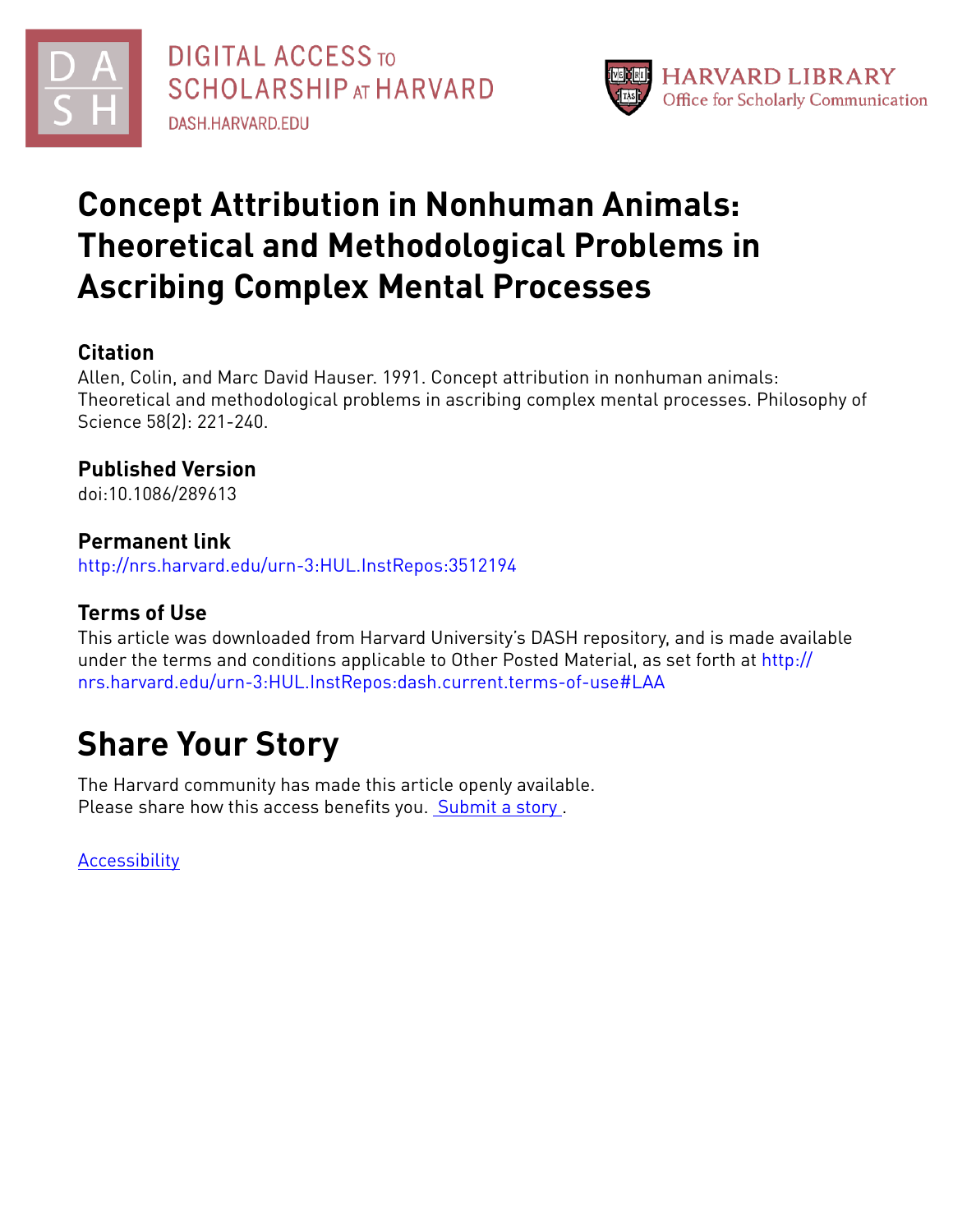### **CONCEPT ATTRIBUTION IN NONHUMAN ANIMALS: THEORETICAL AND METHODOLOGICAL PROBLEMS IN ASCRIBING COMPLEX MENTAL PROCESSES\***

#### **COLIN ALLENt**

**Department of Philosophy Texas A&M University** 

### **MARC D. HAUSER**

**Department of Zoology University of California, Davis** 

**The demise of behaviorism has made ethologists more willing to ascribe mental states to animals. However, a methodology that can avoid the charge of excessive anthropomorphism is needed. We describe a series of experiments that could help determine whether the behavior of nonhuman animals towards dead conspecifics is concept mediated. These experiments form the basis of a general point. The behavior of some animals is clearly guided by complex mental processes. The techniques developed by comparative psychologists and behavioral ecologists are able to provide us with the tools to critically evaluate hypotheses concerning the continuity between human minds and animal minds.** 

**1. Introduction. Recent willingness to use mentalistic vocabulary to describe animal behavior has resulted from a decline in the popularity of the behaviorist approach to psychology introduced by Watson and championed by Skinner. It has not gone unnoticed that the current problems associated with the use of mentalistic vocabulary to describe animal behavior are similar to those that were faced by comparative psychologists of the nineteenth and early twentieth centuries (see Burghardt 1985 for a comparison of the problems). Then, as now, critics of mentalistic vocabulary in science have suggested that it is overly anthropomorphic and cannot be applied in a testable manner. Behaviorism was a reaction to the often unbridled anthropomorphism of the comparative psychologists. As Burghardt points out, if modem cognitive ethology is to successfully incorporate mentalistic descriptions, it is in need of a methodology that can avoid the charge of excessive anthropomorphism.** 

**In this paper we explore the use of mentalistic terms by cognitive ethol-** 

**\*Received July 1988; revised May 1989.** 

**Philosophy of Science, 58 (1991) pp. 221-240.**  Copyright  $\odot$  1991 by the Philosophy of Science Association.

**tWe wish to thank Tyler Burge, Philip Clark, Lisa Hauser, Alan Nelson, anonymous reviewers for this journal, and, especially, Georges Rey and Keith Donnellan for criticism of earlier drafts of this paper.**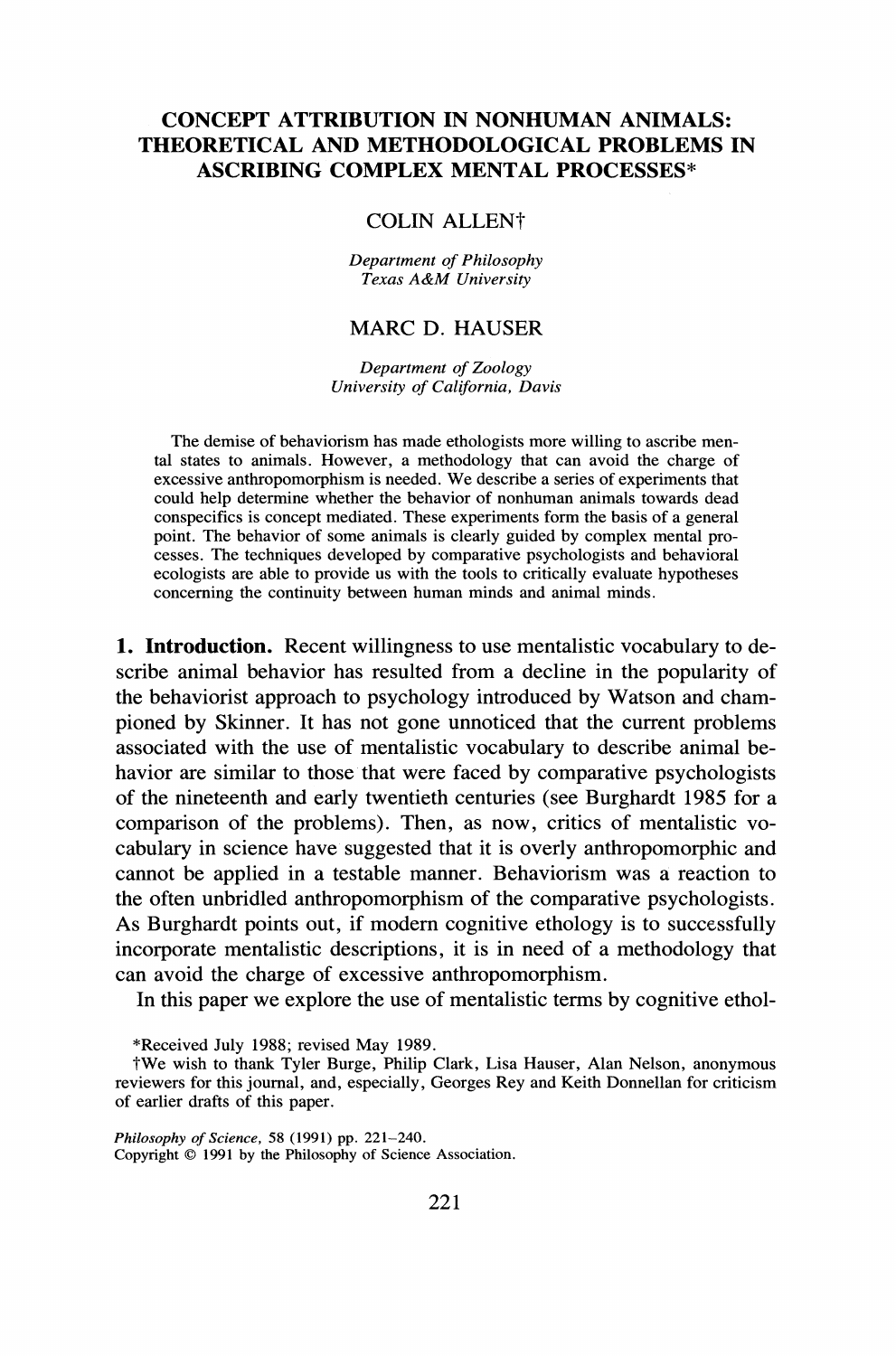**ogists to describe animal behavior. As an example of a mentalistic term, we consider the notion of concept. We consider different aspects of behavior that are associated with human concepts, and address the question of whether it might be appropriate to say that nonhuman animals have concepts. Although, in recent times, philosophers have discussed concepts rather less than they have discussed other cognitive entities such as beliefs, we have chosen to look at concepts because of the somewhat more frequent use of this term by cognitive scientists. This paper is not intended as a review of the literature on categorization by animals (see Hamad 1987 for a series of papers that describe recent research). Neither is it intended as a review of philosophical literature on concepts. Instead, we intend to raise some methodological issues that attend attempts to attribute concepts to animals. In the latter part of the paper, we specifically focus on animal behavior with respect to death and describe a series of experiments that would allow comparison between animal responses to death and concept-mediated human behavior in response to death. These experiments will be posed as thought experiments, enabling us to focus on the particular methodological problems that are associated with such tests. Our analysis of concepts in nonhuman animals is intended to provide ethologists with a level of description of animal cognition that is useful to them in the design of experiments. Philosophers should be interested in the mental abilities of animals since the issues that arise pro**vide a testing ground for philosophical theories of mind.<sup>1</sup>

**Griffin (1981) has been foremost in challenging cognitive ethologists to pay more attention to the mental states of animals, especially animal awareness. We have chosen to phrase our discussion in terms of mental states rather than the less innocuous "cognitive processes" since the former are often taken to imply the attribution of properties to animals that are closer to those Griffin challenges ethologists to investigate.** 

**Although biologists have become increasingly more willing to use terms that suggest complex mental states, the use of such terms is sometimes not intended to be taken literally. Terms such as strategy, deceit, cheating, and rape have been deliberately introduced into behavioral ecology (Krebs and Davies 1984) with explicit disavowals of the necessity to invoke any mental states underlying the behaviors described by these terms. As an example of this, Munn (1986) describes a case of "deceitful" alarm calls in mixed species flocks of birds where "deceit" is given a nonmentalistic interpretation. For most philosophers, the question naturally arises** 

**<sup>&#</sup>x27;In this paper, we cannot hope to take on Wittgensteinean worries about internal representations. One path for cognitive science is to proceed on the assumption that representations guide behavior, and to set itself the task of finding the grammar of those representations (e.g., a la Fodor 1981). It is the task of applying this strategy to animals with which we are concerned in this paper.**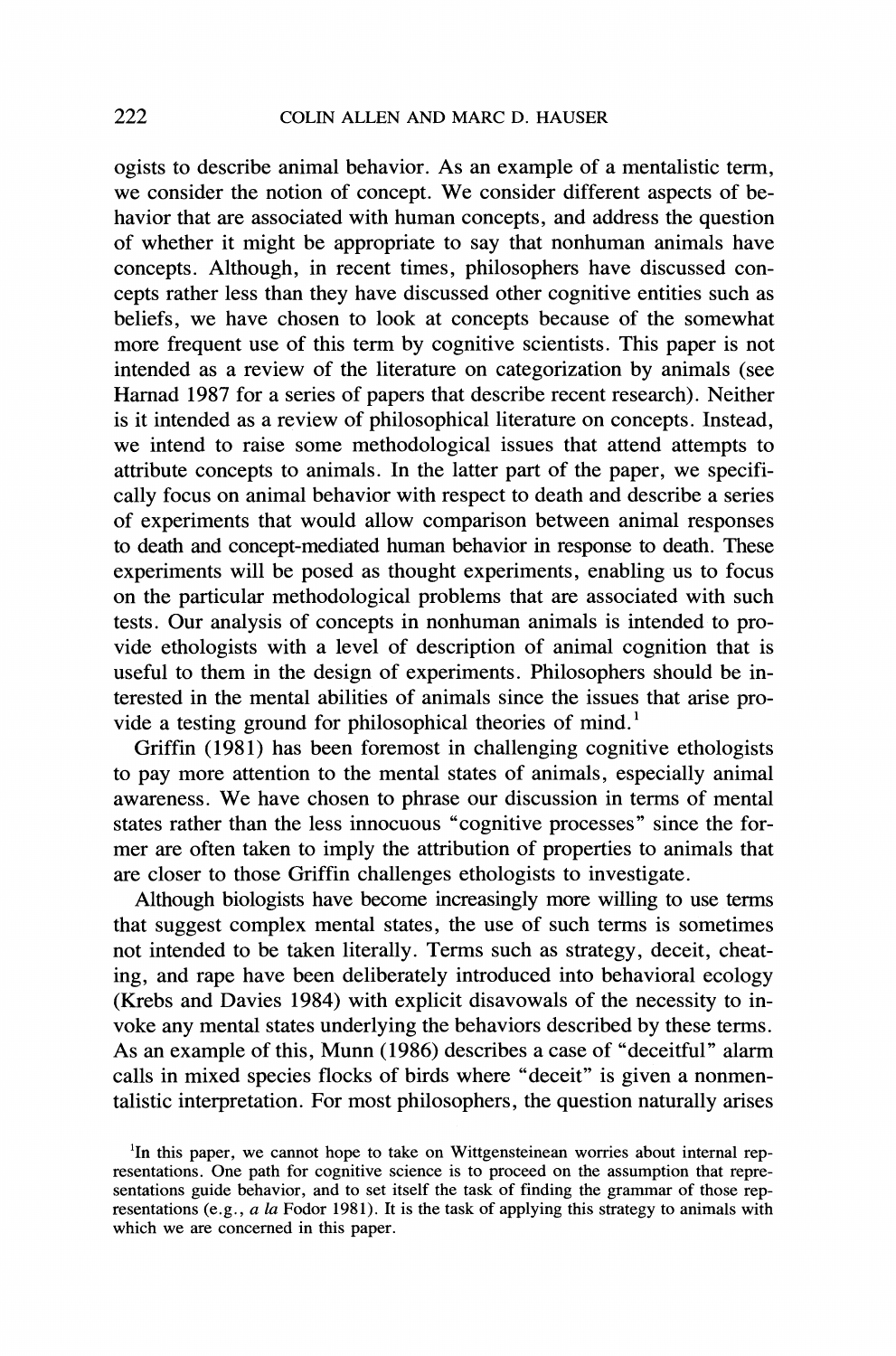**whether it is appropriate to call this behavior "deceit" at all since many philosophical analyses of deceit (e.g., ones based on a Gricean account of communication) would require the attribution of complex intentions that the birds almost certainly do not have. Nonetheless, this metaphorical use of terms such as "deceit" is an accepted part of behavioral ecology which must be understood on its own terms.** 

**Other researchers in both behavioral ecology and experimental psychology have intended their use of mentalistic vocabulary much less metaphorically. This is particularly true of those whose research has focused on cognition in nonhuman primates. The apparent sophistication of primates in comparison to most other animals makes them prime candidates for investigation of mental properties. Hinde (1982) remarks that the dangers of anthropomorphism have been much overemphasized and that analysis of primate behavior seems to require use of some mentalistic terms. Behavioral ecologists interested in the link between evolutionary theory and complex mental processes (e.g., Bachmann and Kummer 1980, Kummer 1982, Cheney and Seyfarth 1985) have shown themselves willing to use terms such as "knowledge" and "meaning" to describe the primates they study. It is our view, to be explained below, that mentalistic terminology gives ethologists a mode of description of animals that enables them to explain behavior within an evolutionary framework.** 

**Experimental psychologists cum comparative psychologists have also helped themselves to the use of mentalistic terms. Premack's (1986) elegant experiments on causal inference in chimpanzees illustrate this approach. Although mentalistic terms have most commonly been used for nonhuman primates, behavioral descriptions of other organisms have also drawn upon mentalistic vocabulary (e.g., Gould and Gould 1982). On the basis of Skinnerian experiments, Herrnstein et al. (1976) have implied that pigeons have concepts. Herrnstein's experiments will be discussed in some detail below.** 

**Despite this use of mentalistic terms, most behavioral ecologists, cognitive ethologists and comparative psychologists have not explicitly discussed the theoretical role played by such terms (for exceptions see contributions in Griffin 1982, and Harre and Reynolds 1984). Some philosophers have suggested that mentalistic vocabulary or moderate anthropomorphism might play a heuristic role in hypothesis generation (Dennett 1983, and Asquith 1984) and this view has been endorsed by some researchers of animal behavior (e.g., Burghardt 1985). However, one implication behind some of these suggestions appears to be that mentalistic vocabulary does not directly correspond to any underlying reality. Dennett, for instance, claims that mentalistic terms ultimately will not play any role in scientific description of organisms, eventually being eliminated by descriptions at some other level such as neurophysiology**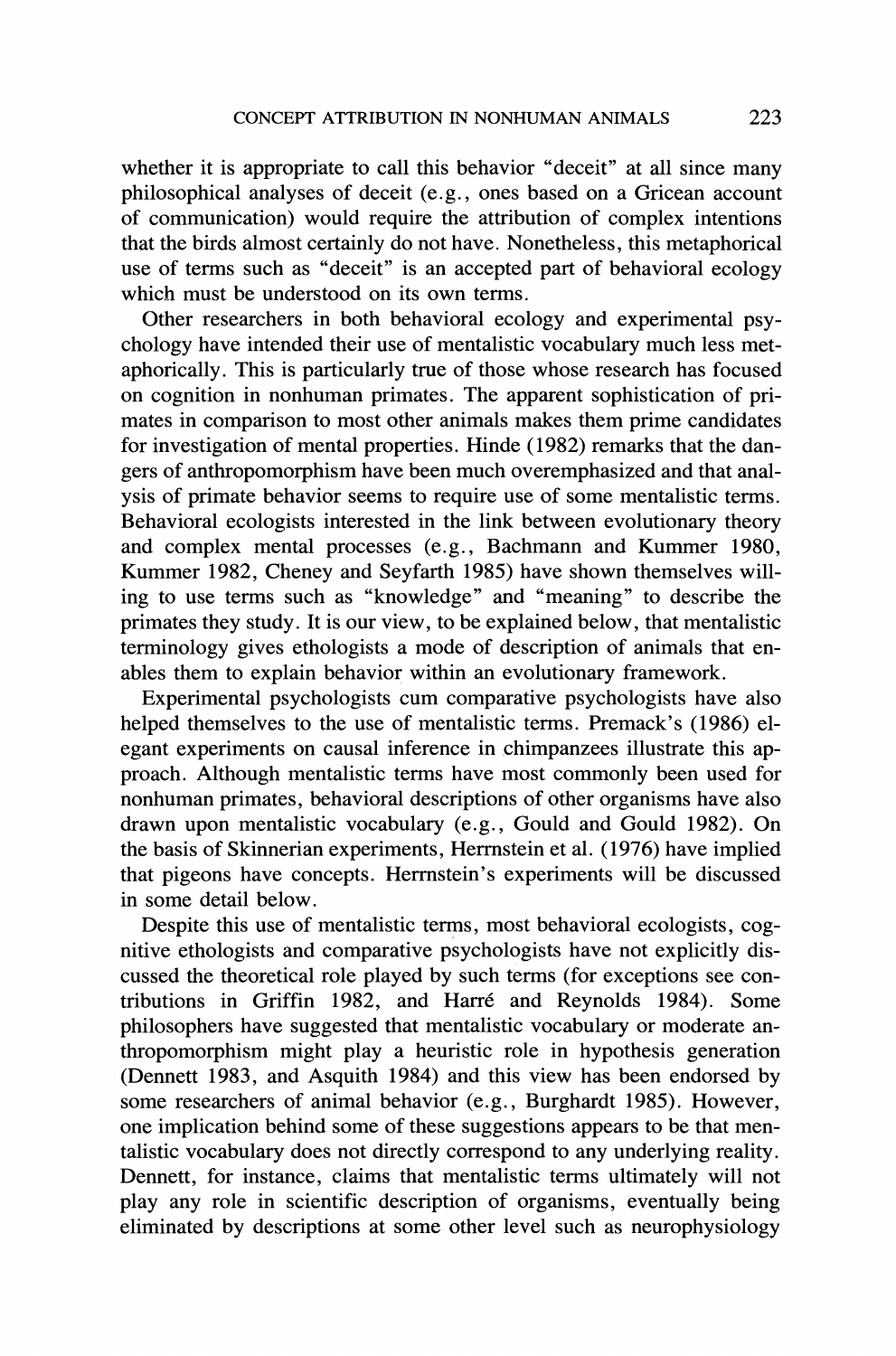**(Dennett 1969, 1983). In contrast, Griffin's proposal for the scientific exploration of animal awareness apparently presupposes that the mental states of animals are real phenomena in need of scientific explanation. This seems to us to be a more reasonable attitude towards mental states in animals than the eliminationist position implied by the view that talk of mental states is merely heuristic. Although it is our view that mental attributions are necessary for the adequate explanation of the behavior of some animals, our aim in this paper is not to provide arguments for this claim. Rather, we are concerned with discussing the kinds of experiments that might make mental attributions plausible.** 

**In order to explicate the proper use of mentalistic terms in ethological explanations of nonhuman animal behavior, it is necessary to have at least an approximate understanding of the theoretical role these terms are expected to play and how they might systematically be applied. Ethology is the study of animal behavior within the context of evolutionary theory. In particular, an animal's behavior is examined in light of its function and its evolution (see Hinde 1982 for a full explanation of the nature of ethology). Questions about the function of a particular behavior are commonly answered by explaining how the behavior in question contributes to the fitness of the organism. Mentalistic terms provide a level of description that is appropriate to the functional level of description that is the concern of evolutionary hypotheses. Mental states relate organisms to their environments through the notion of content. A mental state will be adaptive insofar as its content provides for appropriate links between environment and behavior. Mentalistic terms thus provide a natural vocabulary for cognitive ethologists to frame their hypotheses.** 

**In the next section, we consider the concept of concept and its role in ethological explanations of nonhuman animal behavior. Moreover, we discuss whether the concept of concept can be used to describe some of the mental representations that explain animal behavior. Our intent is not**  to provide an extensive philosophical treatment of the concept of concept. **In particular, we cannot hope to consider all the constraints on concept ascription that have been discussed in the recent philosophical literature. Among such topics are the alleged holism of belief and concept attribution (Quine 1960), the role of the environment in fixing belief (Putnam 1975, and Burge 1979) and the role of discrimination under ideal conditions in concept individuation (see Rey 1983 for discussion of this last issue and the various theoretical roles played by the concept of concept). Rather, we are concerned with elucidating a minimal constraint on cognitive representations for them to count as concepts. This analysis will enable us to suggest how one might search for empirical data to support the attribution of concepts to nonhuman animals.** 

**2. Concepts of Concept. The "concept of 'concept"' has the ring of a philosophical topic, rather like the "meaning of 'meaning"'. This latter**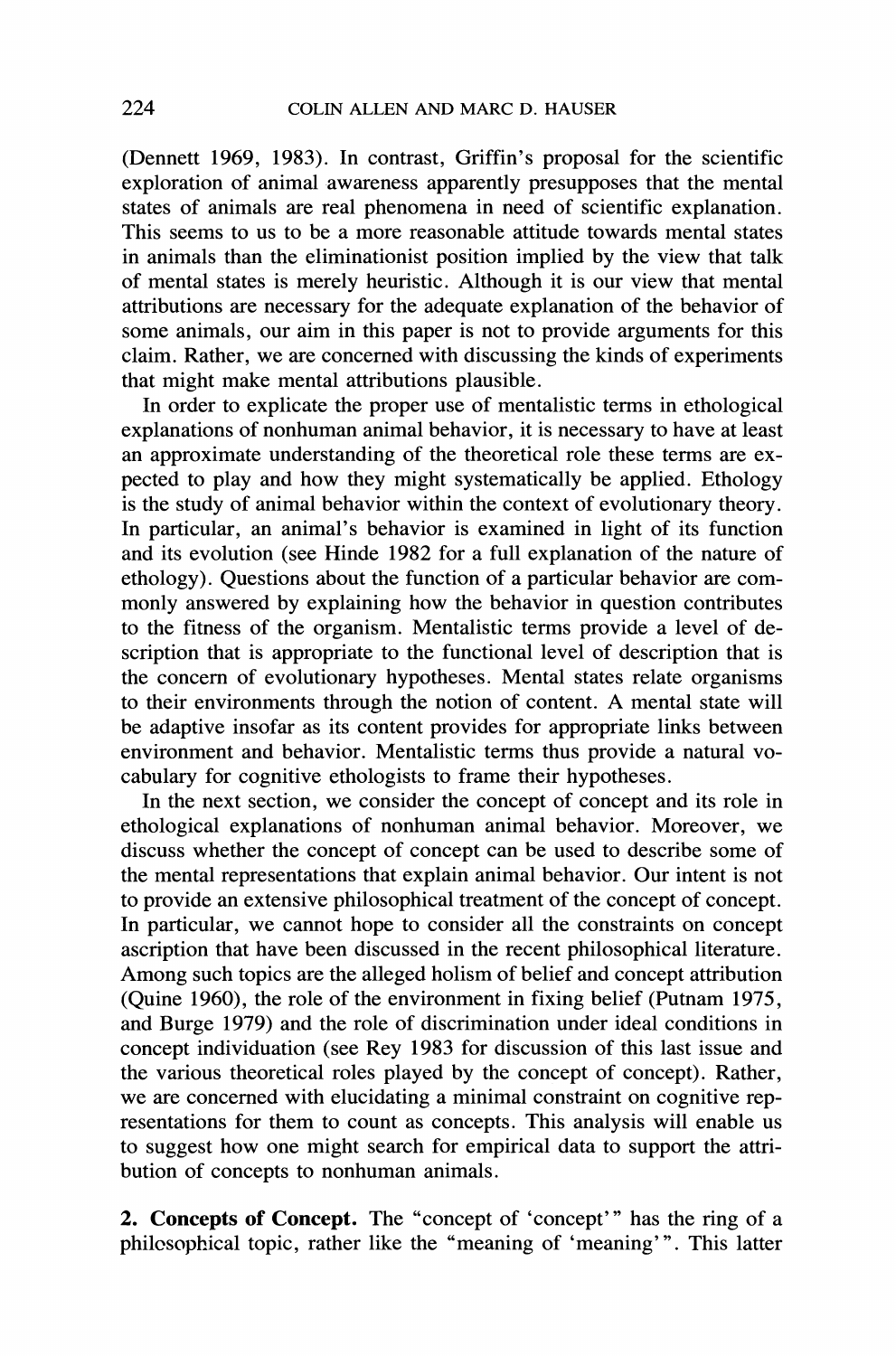**topic has been extensively discussed by philosophers (e.g., Grice 1957, and Putnam 1975) and has led to specific methodological suggestions for cognitive ethologists. For instance, Dennett has made use of Grice's notion of levels of intentionality to suggest research strategies for cognitive ethologists (Dennett 1983). A recently published volume of papers arising from an interdisciplinary conference has also explored the possibilities of a fruitful interaction between philosophers and biologists on the topic of the meaning of primate signals (Harre and Reynolds 1984). In contrast, philosophical work on the concept of concept has been of little use to ethologists.** 

**Many researchers in cognitive science regard the notion of internal representation to be a unifying theme in the different disciplines that make up cognitive science. Cooper, a psychologist, describes the task of the cognitive sciences as determining "the content, structure, and organization of knowledge" (1982, 145) which she equates with "the internal representations of the external world" (ibid.). The notion of an internal representation seems closely related to the notion of abstract idea found in Locke and Hume. Abstract ideas were the means by which human beings were supposed to be able to think about the individuals of some class without having to think about a particular individual. Thus the abstract idea of a horse included just those properties common to horses. Berkeley was famous for his attack on Locke's theory of abstract ideas, claiming that it was not possible to think of a horse without it having some particular color, height, and so on. One interpretation of Berkeley's objection suggests that it is based on the mistaken idea that the only way in which horses might be represented internally is in the form of a picture. The description of other possible forms of representation will go some way towards meeting Berkeley's objection, as well as going towards providing cognitive ethologists with a workable notion of concept. In addition, unlike a picture, an adequate representation for an abstract concept has a logical structure, or syntax, that connects its components (Fodor 1975). The search for representations with suitable structures is a primary goal for researchers in acquisition of concepts by computers (Schank et al. 1986).** 

**The notion of concept is not identical with the notion of an internal representation since attributing internal representations in cases where one would not want to attribute a concept is possible. To develop this point, we will examine the research by Herrnstein et al. (1976) on pigeons. In their influential and widely cited paper, Herrnstein et al. have been taken to show that pigeons have concepts corresponding to certain natural categories (see, for example, Griffin 1981, and Dasser 1985). The three experiments conducted by Herrnstein et al. consisted of showing pigeons respectively pictures of trees, water, and a person. Included in these pictures were examples of each category that were considered "hard" by the**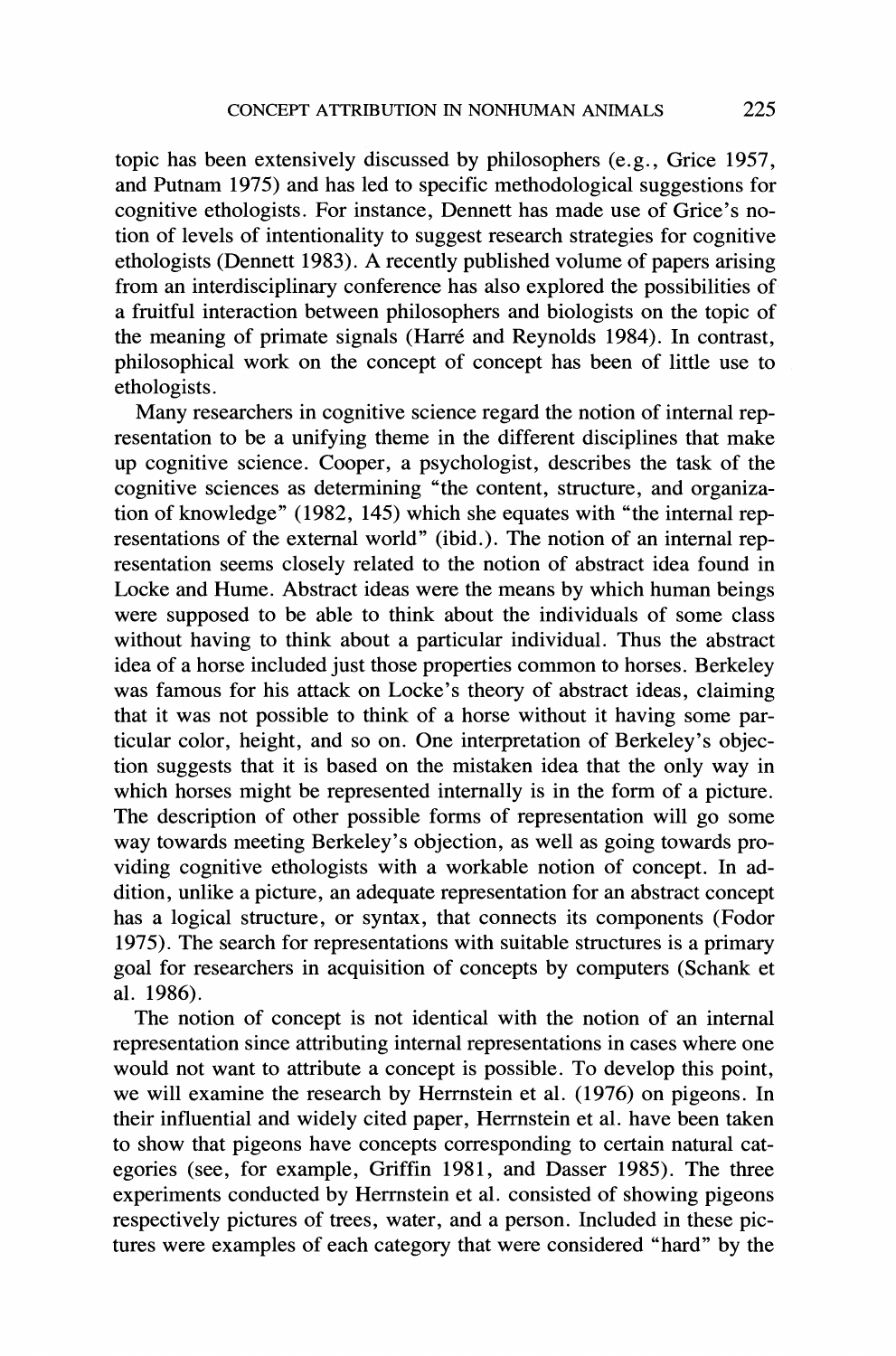**experimenters. For instance, some pictures contained only parts of trees, or showed trees in the distance. In each case, the pictures falling into these categories were randomly mixed with pictures that showed nonexamples of the categories, including pictures that were considered near misses. Examples of near misses for trees include a picture of celery and a picture of a vine climbing a wall. The pigeons were capable of differentially pecking at a feeder key according to whether the pictures fell into the category or not. These results have been widely cited as demonstrating that pigeons have concepts.** 

**The title of the paper by Herrnstein et al. is simply "Natural Concepts in Pigeons", but it is notable that the only other place in their paper where the word "concept" appears is in reference to human concept formation. "Concept" is never once defined, and it is replaced throughout by the potentially less innocuous, and philosophically less interesting, "category". The term "category" is less interesting since it is more easily interpreted to pertain to the human classificatory scheme rather than that of the pigeons. To say that the pigeons sort pictures into categories of tree or person is thus a considerably less specific claim about the internal representations involved than the claim that pigeons have concepts of those things.2** 

**Herrnstein and his colleagues correctly make the point that no simple classification of the pictures in terms of common visual elements can be specified that will uniquely characterize those pictures that contain trees. Rather, they believe that the notion of "family resemblance" from Wittgenstein is more likely to describe what enables the classification of trees together. They suggest that pigeons have an innate disposition to infer a tree category from seeing instances of trees.** 

**What seems to follow from these experiments is that pigeons are able to recognize specific properties in particular examples, and use these properties to recognize a general class or category. We are supposing that an explanation of this ability will attribute some kind of internal representation to guide the classification. But is this enough to allow us to say that the pigeons possess the corresponding concepts?3 It is possible to teach a human being to sort distributors from other parts of car engines** 

**3This question has also occurred to some psychologists. See, for example, Lea (1984).** 

**<sup>2</sup>One might criticize the paper by Herrnstein et al. as providing nothing more than an argument by suggestion for the claim that pigeons have concepts. Since, however, they never say that pigeons do have concepts, it might be argued that they were never claiming that they do. Instead, it could be claimed that they were investigating the ability of pigeons to recognize and discriminate objects that are distinguished in human conceptual schemes. Unfortunately, their research is widely cited for having shown concepts in pigeons, so even if that was not their intention, it has, nonetheless, been the consequence. Subsequent publications by Herrnstein reinforce the view that he meant concepts in pigeons to be equated with human concepts (e.g., Herrnstein 1984).**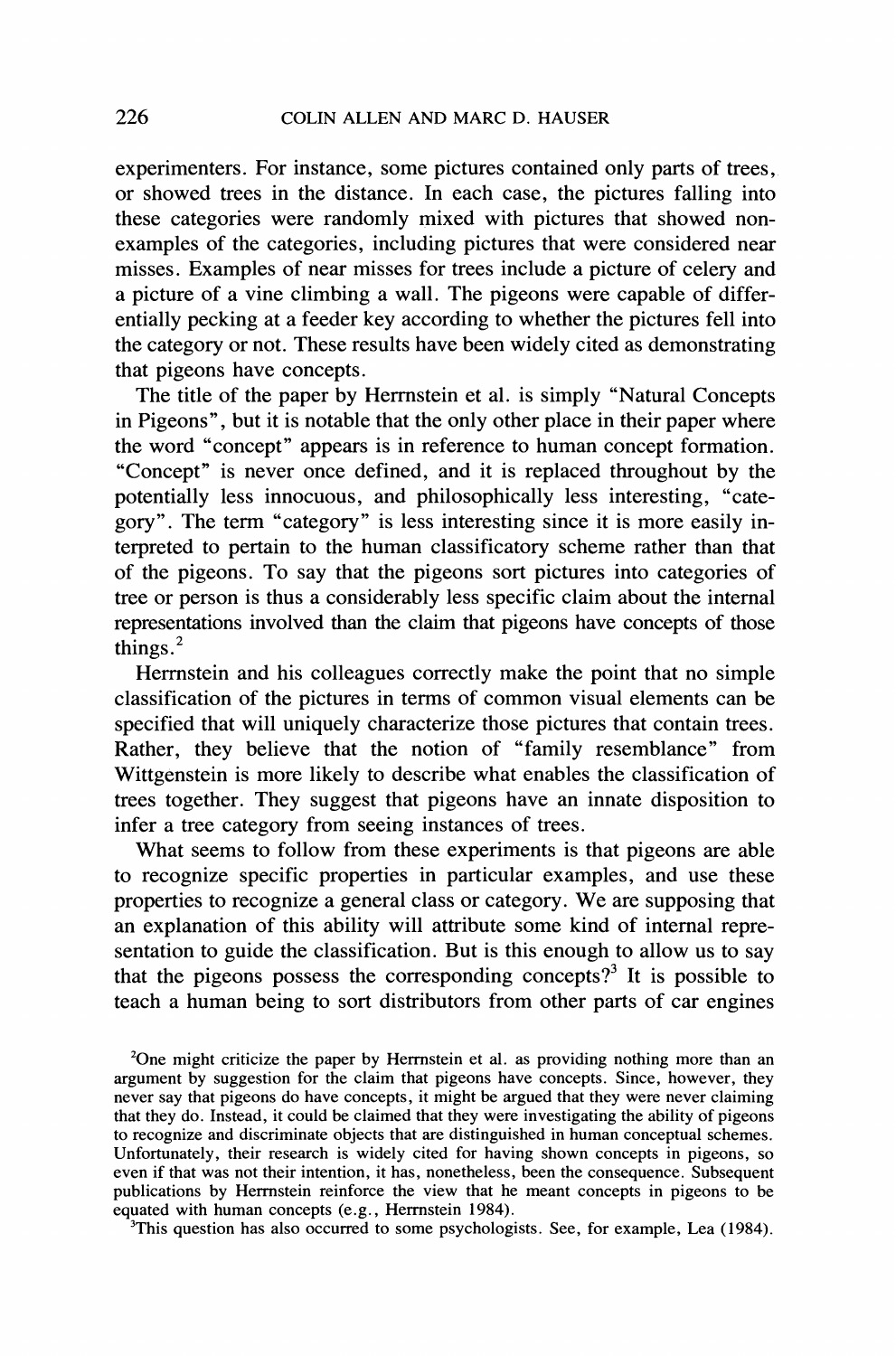**based on a family resemblance between shapes of distributors. But this ability would not be enough for us to want to say that the person has the concept of a distributor. In a suitably constrained environment, such a person need not have a representation of any information other than the shape to accomplish the sorting.4** 

**It is beyond the scope of this paper to provide a theory of concept individuation. Our aim instead is to provide means of assessing the similarity between human mental processes and those of animals. Humans may represent environmental features in different ways and the question arises whether animals do likewise. In order to explain the different forms of representation, it will be useful to introduce a distinction between different ways of using the notion of recognition. The distinction to be made is between recognizing an X, and recognizing something as an X or rec**ognizing it to be an  $X$ <sup>5</sup>. The first of these can be thought of as an ex**tensional characterization of a discriminatory ability. The organism said to have the ability has some way of sorting things into the classes specified (X and not-X), but this may be achieved by way of properties that are accidentally coextensive (see discussion below). The second says something about the organism's system of internal representation. To have a concept of X where the specification of X is not exhausted by a perceptual characterization, it is not enough just to have the ability to discriminate X's from non-X's. One must have a representation of X that abstracts away from the perceptual features that enable one to identify X's. In the case of distributors, for example, once a person knows what distributors do, they have a representation that takes them away from mere shape recognition. We are not trying here to give an account of either necessary or sufficient conditions for the attribution of the concept of a distributor to someone. Rather, we are pointing out that some forms of representation of distributors allow for more sophisticated behavior with respect to distributors. For instance, having knowledge of the function of distributors will help subjects to categorize anything that plays that role even if its shape radically diverges from the pattern they originally based their discriminations upon. It might also allow them to reject some distributor-shaped non-distributors.** 

**We are not denying the possibility that pigeons have concepts. However, the experiments conducted by Herrnstein et al. do not warrant the** 

**<sup>4</sup>In case one thinks that the real reason for saying human subjects do not have the concept of distributor is that they would incorrectly sort a distributor-shaped non-distributor, consider that the pigeons were not tested on pictures of accurate models of trees either. Allen (1989) argues elsewhere that the possibility of classification errors of objects outside the normal range of experience does not impugn attributions of intentional states to humans or animals.** 

**<sup>&#</sup>x27;This distinction is often ignored in the practice of ordinary speech. We are not making any claim that ordinary speech is incorrect, or that its practice should be changed.**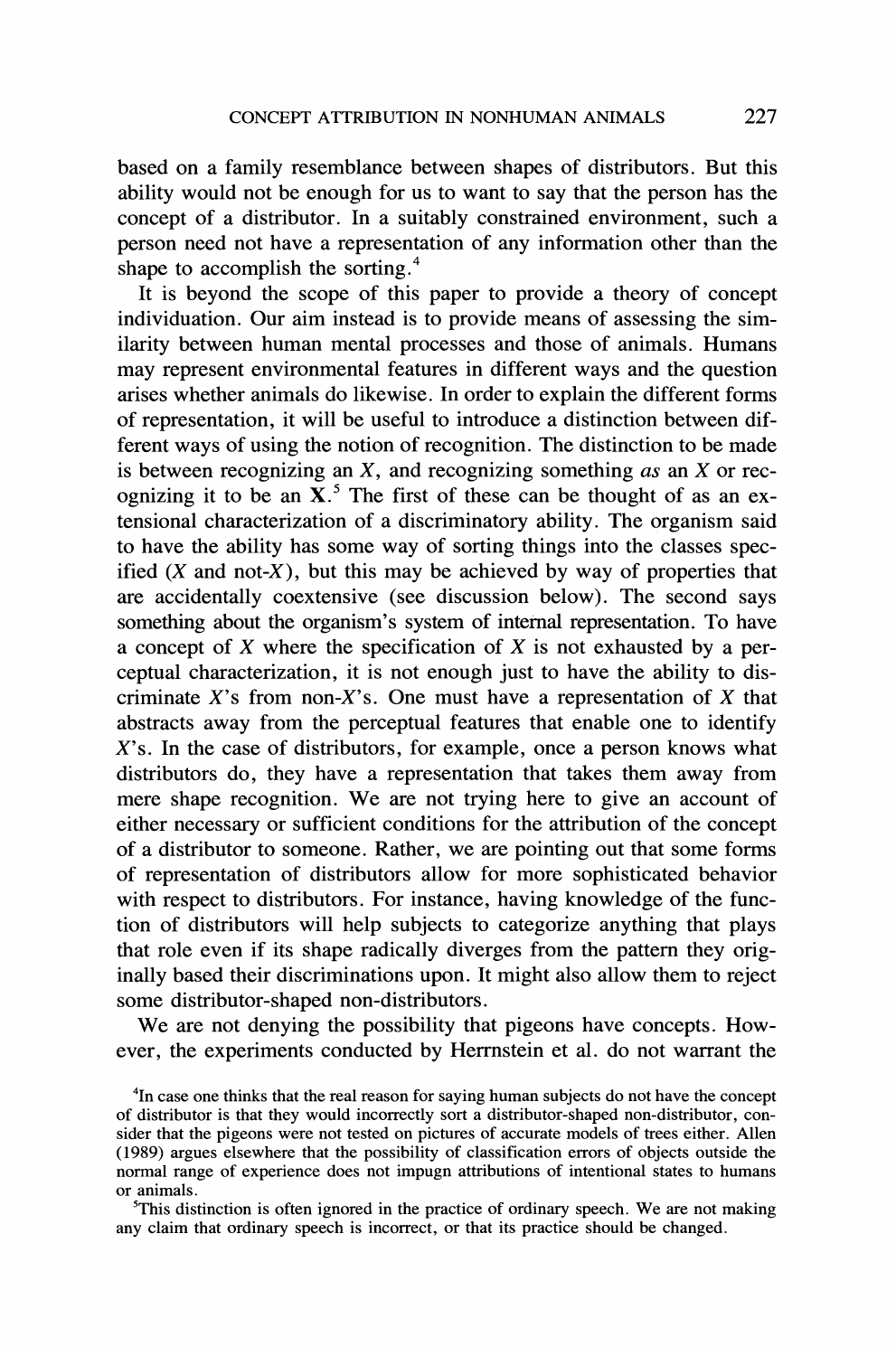**conclusion that pigeons have abstract concepts such as those of tree or person. The limitations of the Herrnstein approach have recently been discussed by D'Amato and van Sant (1988). They used slide presentations to cebus monkeys to determine whether monkeys have the concept of a person. The monkeys were trained in a manner similar to the pigeons in Herrnstein's experiments. While D'Amato and van Sant claim to have evidence for the representation of the person concept in cebus monkeys, they express reservations. In particular, they admit that their experiments do not successfully distinguish between stimulus generalization and conceptmediated behavior. They also state that "continued efforts along similar lines are not likely to prove fruitful" (1988, 54), citing uncertainty about the concept of concept as one of the reasons. In the next section, we hope to defuse this kind of pessimism.** 

**In this paper, we will not concern ourselves with the attribution of concepts such as those of red or square. Such concepts, while they may involve abstraction from stimuli, are likely to be more perceptually direct than concepts like tree, person or distributor. We will deal with the structure of these higher level concepts. As an example of how theoretical considerations about concepts apply to empirical research, we turn our attention to behavior towards the concept of death. The next section discusses why death is a suitable topic and provides empirical observations that have been made of animal responses to death.** 

**3. Behaviors in Response to Death. Animal response to death is a subject which has been of considerable interest to researchers in animal cognition (Griffin 1981). For some species, death of a group member represents a substantial loss. In the case of death of a mature animal, this constitutes a loss of group resources (e.g., defense against predators or competitors). When an infant dies, any further "caring" behavior shown by the parents represents a potential waste of that organism's resources. In many species, the presence of dead organisms poses a hazard thus making behavior which removes the dead individual adaptive. The ubiquity of death in animal experience, and the clear advantage for some individuals of some species of being able to recognize death and modify behavior accordingly, makes it of considerable interest to ethologists. In addition to the theoretical interest in death is a considerable body of empirical work describing the response of individuals to dead animals across a variety of taxa. This body of data makes death a suitable topic for crossspecies comparisons.** 

**While scientific literature presents a fair amount of discussion of animal reactions to death, much of what is written is anecdotal in nature. Although we must be careful about the conclusions we draw from published reports, it is possible to distinguish some trends in the varying abilities**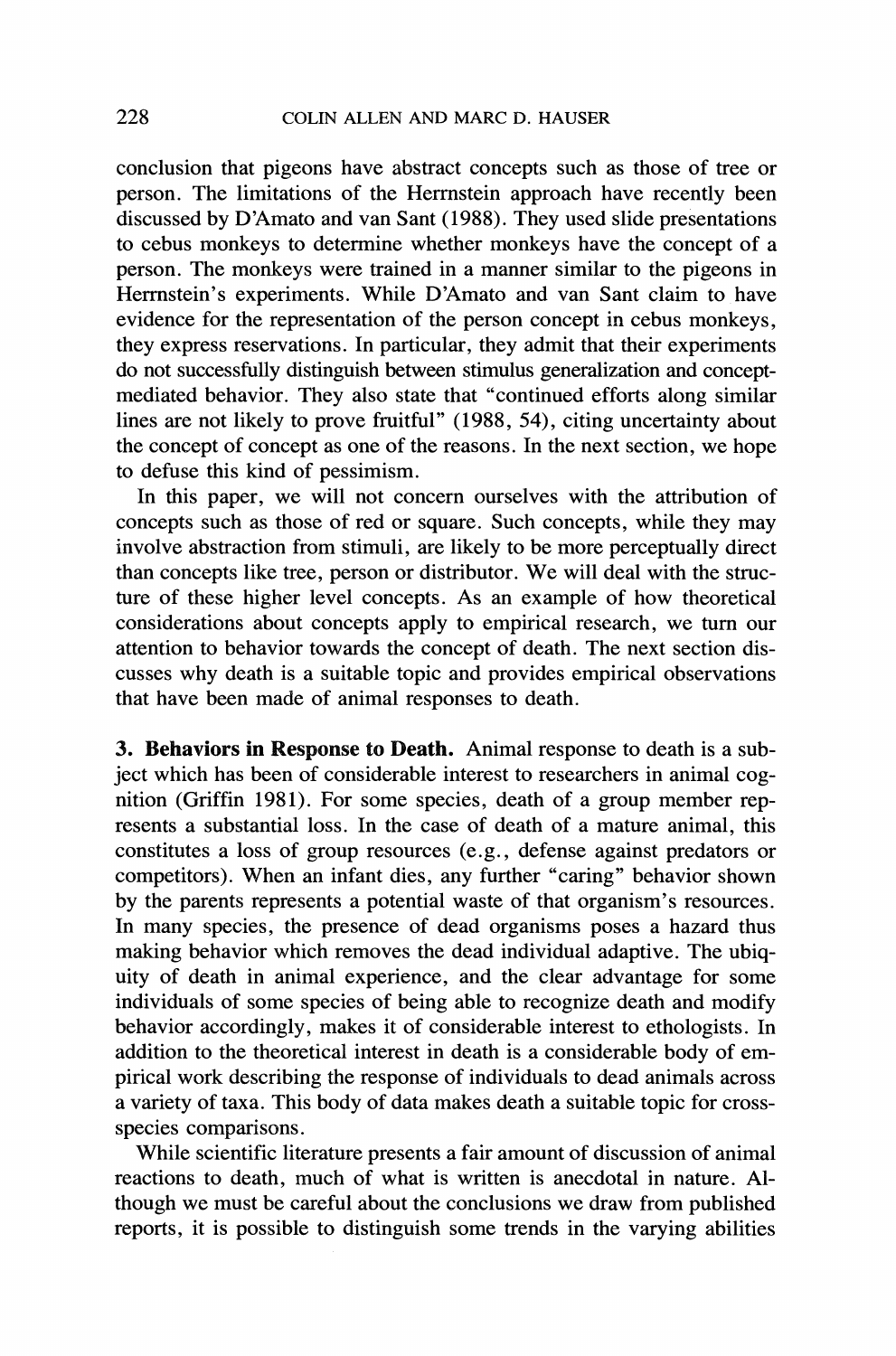**of different species to recognize and react to death. In no species are reactions to death catalogued as thoroughly as they are in humans. However, in the examples discussed below, analogues to several of the human responses to death can be seen. We will describe some of the responses to death that have been reported in the animal literature before attempting to interpret the responses.** 

**Some of the most thoroughly understood behavior in reaction to dead conspecifics occurs in ants, particularly Pogonomyrmex barbatus. Their behavior is described by E. 0. Wilson (1971) as follows:** 

**The transport of dead nestmates from the nest is nevertheless one of the most conspicuous and stereotyped patterns of behavior exhibited by ants. . When a corpse of a Pogonomyrmex barbatus worker is allowed to decompose in the open air for a day or more and is then placed in the nest or outside near the nest entrance, the first sister worker to encounter it ordinarily investigates it briefly by repeated antennal contact, then picks it up and carries it directly away towards the refuse piles. . . . It was soon established that bits of paper treated with acetone extracts of Pogonomyrmex corpses were treated just like intact corpses . . . the worker ants appear to recognize corpses on the basis of a limited array of chemical breakdown products. They are, moreover, very narrow-minded on the subject. Almost any object possessing an otherwise inoffensive odor is treated as a corpse when daubed with oleic acid. This classification extends to living nestmates. (Pp. 278-279)** 

**Cowgill (1972) has described the reaction of potto monkeys kept in captivity to the death of a cagemate. Two mated pairs of pottos had been kept in a single cage. The death of the dominant male's mate was followed by a period where his rate of feeding and overall activity level decreased. After a few days, the dominant male also died. Following this second death, the remaining pair were watched for a few months. The remaining pair spent a considerable part of their time apparently "searching" for their cagemate. Additionally, the two remaining animals would leave a portion of their food untouched, even when the food supply was reduced.** 

**Among primates in the wild, a number of researchers have recorded observations of mothers carrying their dead infants for considerable periods of time. Jeanne Altmann's (1980) description of yellow baboon mothers in Kenya provides a perfect description of the general phenomenon:** 

**Mothers persist in the apparently automatic embracing of their infants even after infant death. They continue to carry the decomposing and**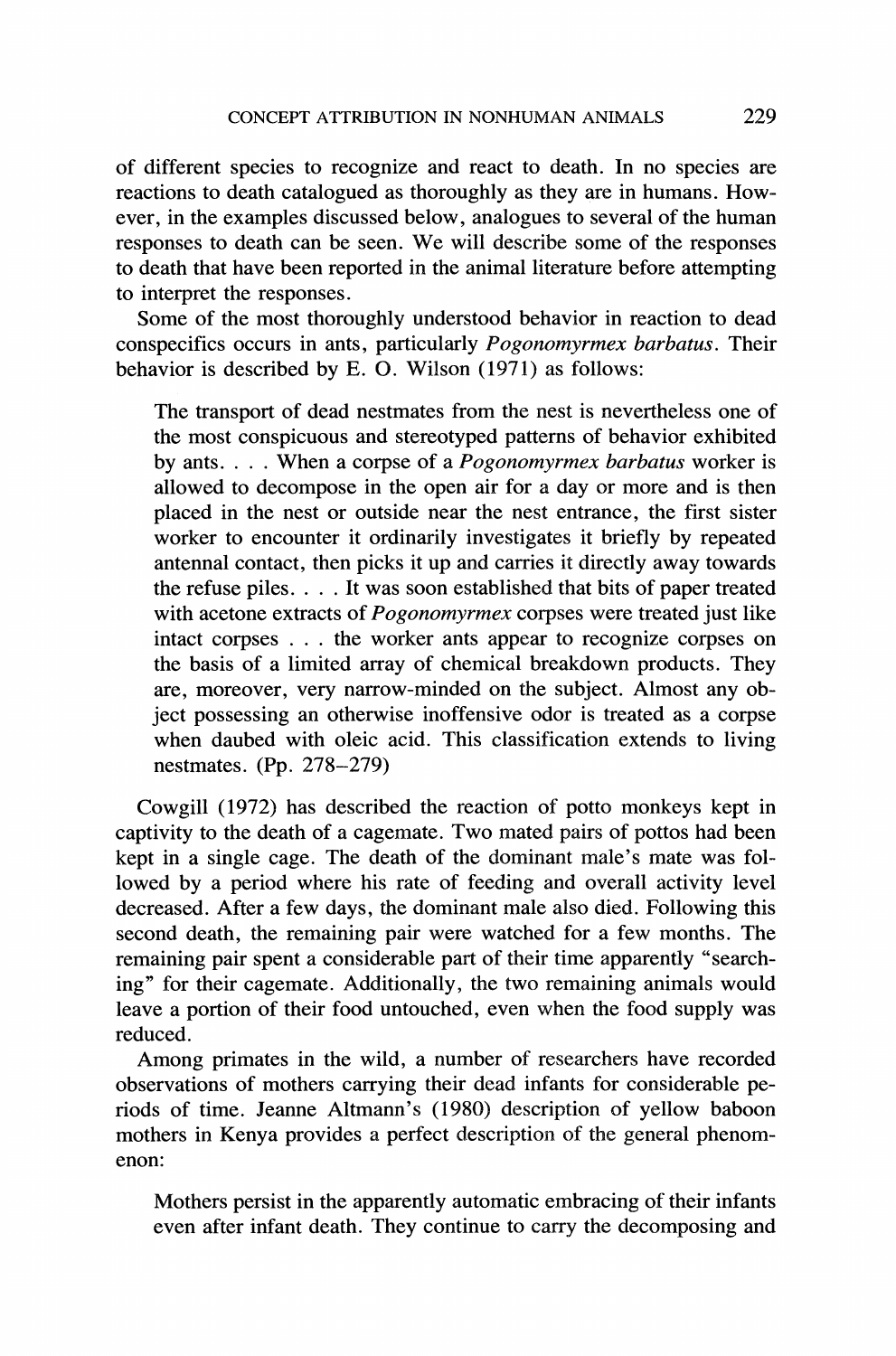**increasingly dehydrated corpse, despite the fact that this usually means that they walk three-legged, setting the corpse down whenever they stop to feed and then retrieving it again. . . . After about three days . . mothers leave the corpse on the ground for gradually increasing periods of time while they forage at greater distances away, eventually either lose it or leave it, looking back at the corpse with repeated signs of conflict and ambivalence and sometimes giving alarm barks. (Pp. 129-130)** 

**Among human cultures, reactions to death vary considerably. Differing cultural, religious and scientific beliefs affect the treatment of dead bodies and the concept of death held by individuals in the different cultures. Although these differences exist, there is much that is common. For instance, all human cultures have some method for disposal or treatment of dead bodies. While the methods vary, they all have the effect of isolating living individuals from contact with a decomposing corpse. Other human reactions to death include various types of formal and informal mourning. Again, while these are different between cultures, it seems that there is a universal need for some sort of mourning behavior in response to death of close associates. The strength of the mourning response may be great enough to interfere with other behaviors related to death. For instance, some parents may be unable or unwilling to make the arrangements for the burial of a dead child. Examples such as this raise questions about the relationship between concepts and beliefs. However, since we are interested only in establishing that a certain level of mental representation is involved, we can avoid questions about the precise specification of the content of the representations.** 

**4. Interpretation of Animal Response to Death. In ethology, what counts as a useful interspecific comparison between two behaviors is determined by the role those behaviors play in the survival and evolution of the respective species. In the behaviors described in the previous section, there are a number of analogies to human responses to death. The ambivalent baboons are like the distraught parents who will not accept the fact of their child's death. Even the ants' behavior is comparable to the human insistence on removing a corpse from the normal living and working areas. Some such parallels have been drawn in the popular science media, but there may be a useful scientific reason for such comparisons.** 

**From an ethological perspective, the ants' behavior may have the same explanation at one level as human burial practices. That is, removal of dead conspecifics from the living quarters is adaptive (e.g., for reasons of disease control). The general statement of the hypothesis might be that the ability to recognize dead conspecifics will evolve in any species where**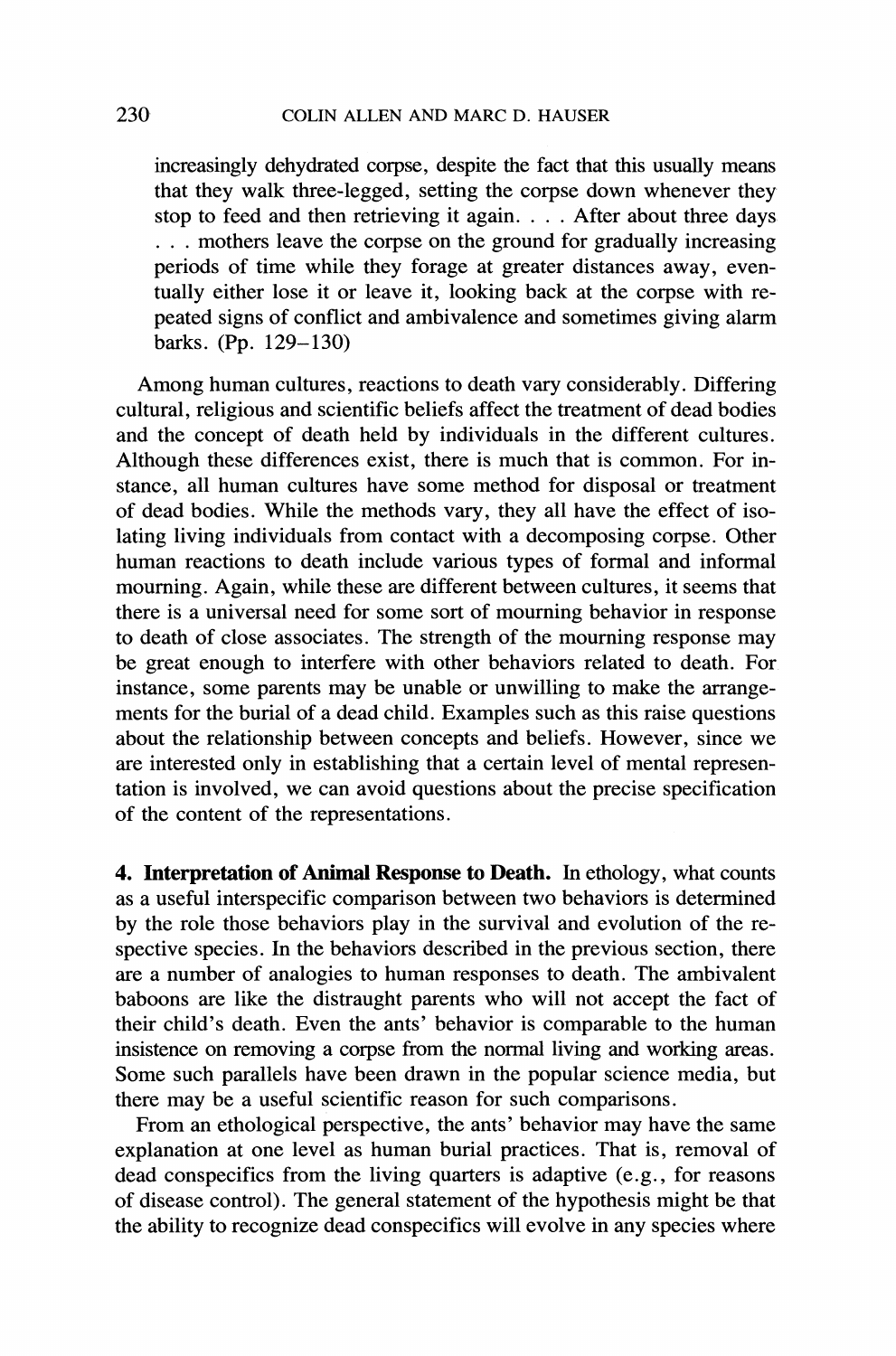**removal of the dead confers a selective advantage. However, the mechanisms underlying this recognition ability will vary between different species. The stereotypicality of the ants' behavior is not enough to make us say that the ants do not recognize dead nestmates. However, it seems unreasonable to say that the ants recognize that their nestmates are dead. The ants are using chemical cues that within the normal limits of their environment serve to correctly pick out dead nestmates. Extensionally, within this environment, the class of dead ants and the class of objects with oleic acid are the same. Thus it is reasonable to say that they are able to recognize dead ants. But, their behavior is mediated by nothing more than the perceptual stimulus provided by oleic acid. Therefore, it is not reasonable to assert that they recognize nestmates as dead, or that they have a concept of death.** 

**Humans, and indeed other animals, may not just respond to stimuli features of their environment that happen to latch onto the right extensional class. In the case of ants, no indication of death is independent of the presence of oleic acid. In humans, however, a variety of perceptual inputs count as evidence for death. Even more important than this variety is the fact that humans are able to modify what kinds of evidence will prompt them towards the normal behaviors (e.g., disposal and mourning) directed towards dead bodies. Thus, for instance, the advent of cardiopulmonary resuscitation means that lack of a pulse is no longer to be taken to mean that the victim is dead, although, of course, it still counts as evidence. Also, like ants, humans may be duped into believing that someone is dead when they are not (e.g., by the effects of some drugs). But unlike ants, humans who have been duped in this way normally will modify what they take in the future to be evidence of death so as to be careful not to be fooled by appearances. Humans are capable of recognizing something as dead because they have an internal representation of death that is distinct from the perceptual information that is used as evidence for death. It is this separate representation that is capable of explaining the human ability to reason about death rather than merely respond to death in the environment.6** 

**We would attribute an abstract concept to an organism if there is evidence supporting the presence of a mental representation that is independent of solely perceptual information. In the following sections, we discuss two experiments that might provide such evidence.** 

**5. Experiments. We have thus far developed an analysis of the notion of a nonperceptual concept that involves representation of some feature independently of its perceptual components. This analysis has not been** 

**EThanks to L. Hauser for clarification on this point.**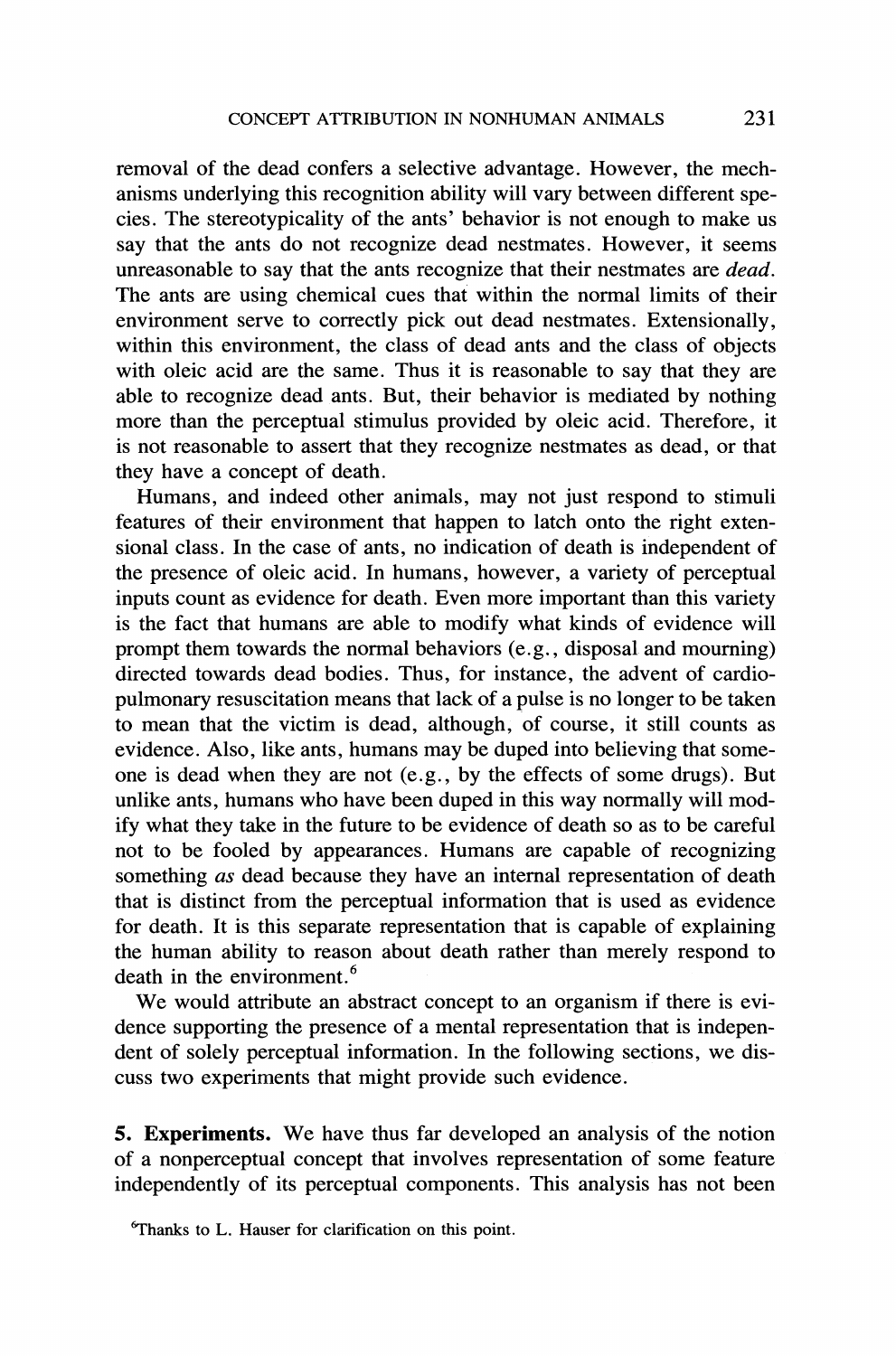**developed with full philosophical sophistication. It is, however, sufficient for us to suggest the kinds of experiments that enable one to determine to what extent the mental processing of nonhuman organisms reacting to death is similar to human mental processing.7 In our view, the experiments we present below do not enable us to make claims about the precise specification of the content of animal concepts. Instead, what we try to do is make plausible the claim that animals can be shown to be operating**  with internal representations that function rather like human concepts.

**With this objective in mind, we can suggest two testable features of behavior. First, an organism whose internal representations are conceptlike should be able to generalize information obtained from a variety of perceptual inputs and use that information in a range of behavioral situations. For example, suppose animal A recognizes animal B as dead. Subsequently, A is presented with a stimulus that would ordinarily have evoked a response towards B were it alive. If A is operating with a concept of death, it should be able to use the perceptual input that informed it of B's death to modify its response with respect to the subsequent stimulus.8 Observation of this kind of behavioral modification would make talk of concepts plausible. Our first experiment investigates the possibility of attaining the appropriate behavioral evidence. Secondly, organisms that can be said to possess a concept should be able to alter what they take as evidence for an instance of that concept. For example, when first presented with evidence that something is dead but then presented with conflicting evidence that it is alive, an animal should alter its responses to the first kind of evidence. Our second experiment is designed to address this feature.** 

**Ethologists have traditionally preferred experiments that are "natural" over laboratory situations. The reasons for this are varied, but most can be related to the ethologists' attempt to provide evolutionary explanations of behavior. It is argued that these explanations are most valid when observations of animals are gathered in their natural habitats (i.e., those habitats in which natural selection has shaped their behavior, physiology, morphology, and so on). Thus, the experiments we describe are designed for a natural setting, although it would be possible to perform similar experiments in captivity.** 

**The subjects for the first of our hypothetical experiments are East Af-**

**<sup>7</sup>These experiments, though focusing on the concept of death, should be useful for thinking about concepts in general.** 

<sup>&</sup>lt;sup>8</sup>Here, the relation between concepts and beliefs might appear to raise its ugly head. **Behavioral evidence notoriously appears to be unable to provide grounds for distinguishing between on the one hand believing X falls under concept C, and behavior B is appropriate**  to  $C$ 's, and on the other hand believing  $X$  is  $D$ , but  $B$  is appropriate to  $D$ 's. But while this **might present a problem for determining whether the subject has concept C or D, it need not present a problem for deciding whether or not the subject has any concepts at all.**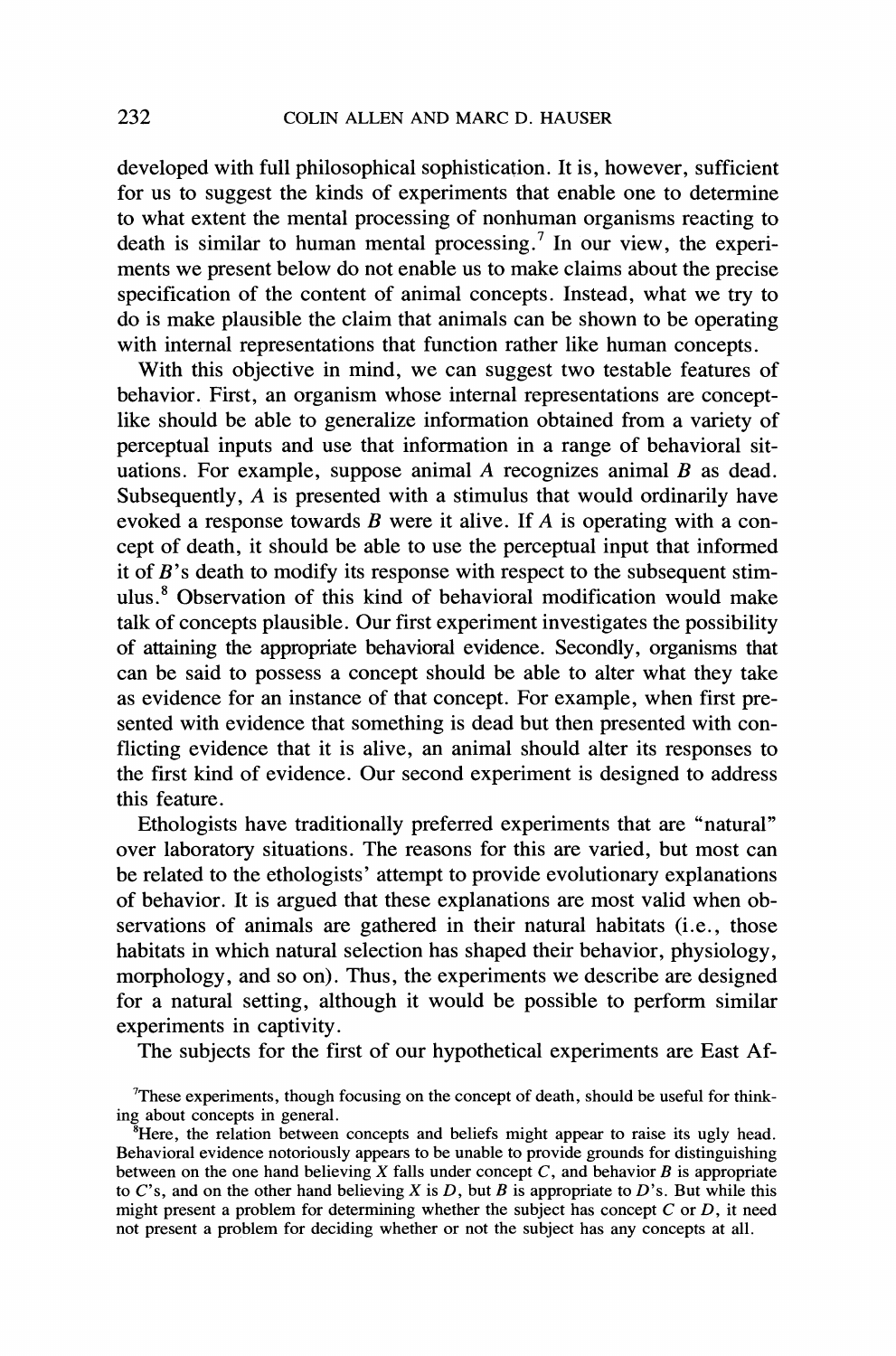**rican vervet monkeys. Vervets are appropriate subjects for such an experiment because a great deal of work has been done to address the possibility that their behavior is guided by complex mental abilities (Cheney and Seyfarth 1985, Hauser 1988). The experiment involves an analysis of how female vervet monkeys respond to the death of their own infants. It is well established that female vervets are capable of recognizing the individual distress calls of their infants and that other females in a group will look towards the mother of an infant that has just uttered such a call. These responses indicate knowledge of mother-infant pairings (Cheney and Seyfarth 1980). Adult males also appear to recognize the calls of their potential offspring (Hauser 1986). In cases where infants have recently died, these facts can be exploited by playing one of their previously recorded distress calls from a concealed speaker (see Cheney and Seyfarth 1980 for description of concealed playback experimental method; in such experiments, the response of vervets to the recorded calls is no different from their response to naturally occurring calls).** 

**Vervet mothers might respond in three ways when presented with distress calls from their dead offspring:** 

- **(1) They might respond as they do while the infant is alive (i.e., look towards speaker).**
- **(2) They might respond in a more agitated fashion (e.g., initiation of searching behavior).**
- **(3) They might not respond at all, continuing the activity in which they were engaged prior to the playback.**

**For (1), it seems correct to say that this would not provide any evidence of a concept associated with death unless gradations in response are too subtle to be distinguished by visual observation. (This, of course, is not the same as saying that it provides evidence that they do not have a concept.) However, (2) and (3) present more interesting possibilities. For (2), two possible explanations suggest themselves. Either the mothers have taken the distress call as evidence that the infant is nearby, or the call has elicited some kind of "surprise" reaction. Whether or not the mother had seen the infant die is relevant here. If the mother saw her infant carried away by a predator, or saw it die due to disease, then the first explanation would seem likely only if the infant was not recognized as dead.9 The second explanation would be more likely for animals that had recognized the infants as dead. Control experiments that could distinguish** 

**<sup>9</sup>Again, one might worry about being unable to rule out other interpretations. Perhaps the mother does recognize the infant as dead, but has other beliefs that interact so as to produce the observed behavior. In humans, certain beliefs in the existence of spirits might account for such behavior. But such an interpretation would require supporting evidence for those beliefs that is unlikely to be forthcoming in the case of the vervets.**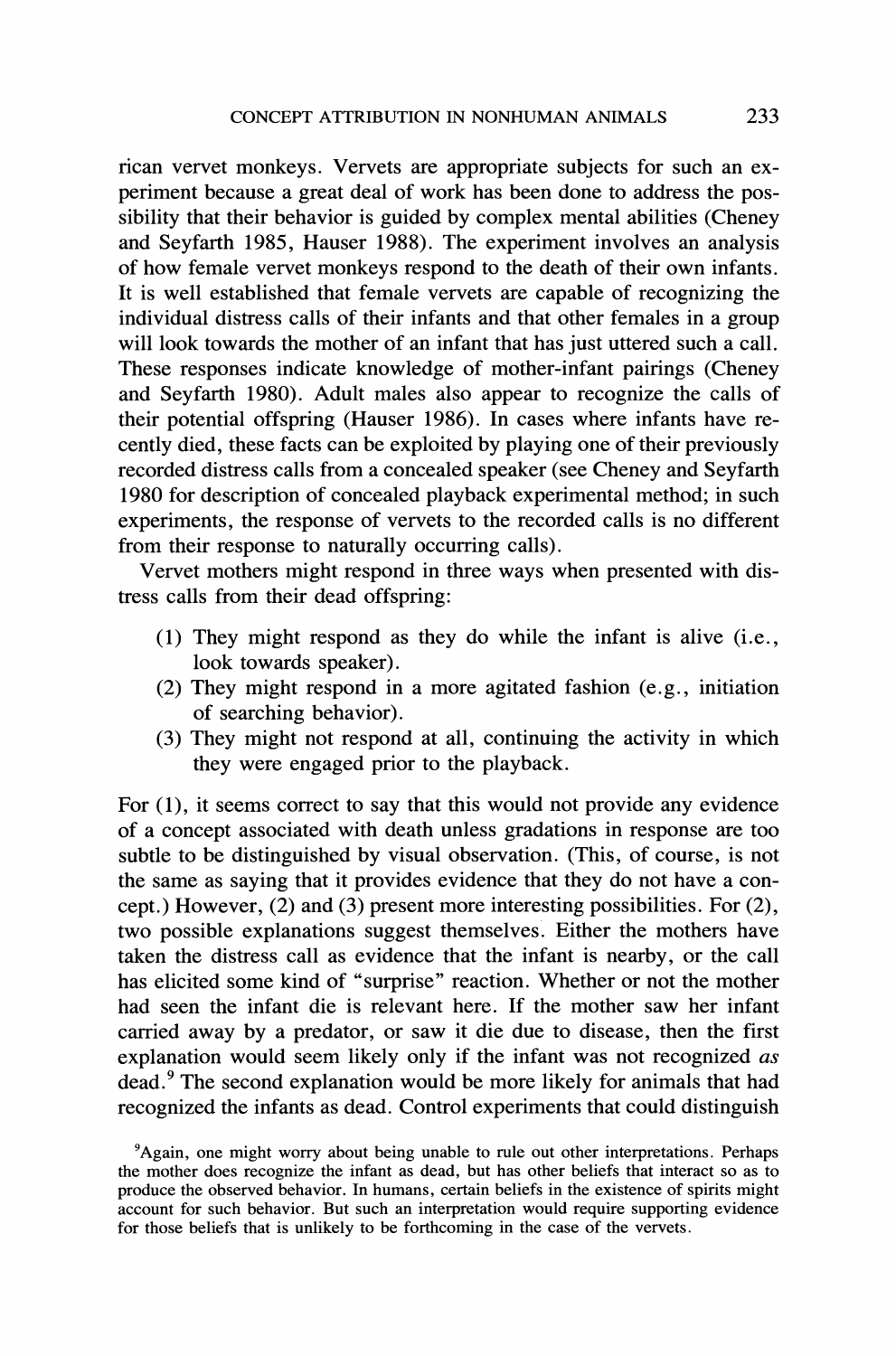**between the two explanations would help in the determination of whether the animals are operating with a concept. Reactions to distress calls by females other than the mother could help provide such a control. Vervets are vulnerable to predation by leopards (Struhsaker 1967, and Seyfarth et al. 1980), so it would be reasonable for a mother who saw her infant carried away in the jaws of a leopard to infer that it was dead even if this could not be precisely determined. One could compare the response of a mother who saw the infant carried away by a leopard to the response of a second female who did not. The only evidence available to the second female is that the infant is no longer present with the group. The cause of this is unknown to her. In such a situation one might expect the mother to be startled upon hearing the infant's call. On the other hand, one would not necessarily expect the second female to show the same response.** 

**It is important to realize that, so far, the experimental outcomes described would not enable the experimenters to distinguish between animals that have a concept related to our concept of death versus some other concept such as that of being missing. Possibility (3), however, is more decisive in this regard. The ability to "turn off" a response seems to indicate that the animal has recognized the finality of the disappearance of the infant.10 If the infant were just believed to be missing, then the most adaptive response would be to begin searching when the distress call was heard. For vervet monkeys, since young infants are rarely separated from other group members for more than one to two hours, it seems unlikely that a failure to respond after a period of several days indicates a belief that the infant is missing. This "turning off" response could provide the basis for an adaptive explanation of conceptual representation of death. The ability to use an independent representation of death (a concept of death) to guide behavior would be advantageous if it allowed rapid modification of behavior in a wide variety of situations. For instance, if energy would be wasted by fruitless searching, then recognition of death will be advantageous if it deters such searching behavior. In the case of the ants described above, the direct link between perceptual input and behavior, without the intermediate step of conceptualization, leads to the "inappropriate" removal of live ants treated with oleic acid. In the ants' normal environment, dissociation of oleic acid from death is not needed. It might be wondered where the adaptive benefit from having a concept lies. Any mechanism that turned off the vervets' response would do. The answer to this question is not simple, but** 

<sup>&</sup>lt;sup>10</sup>We are assuming that the response to the distress call has been modified too quickly **to make a behavioristic explanation, in terms of deconditioning, plausible. We have some indication (Hauser, unpublished data) that such quick changes in responsiveness do indeed occur in vervets.**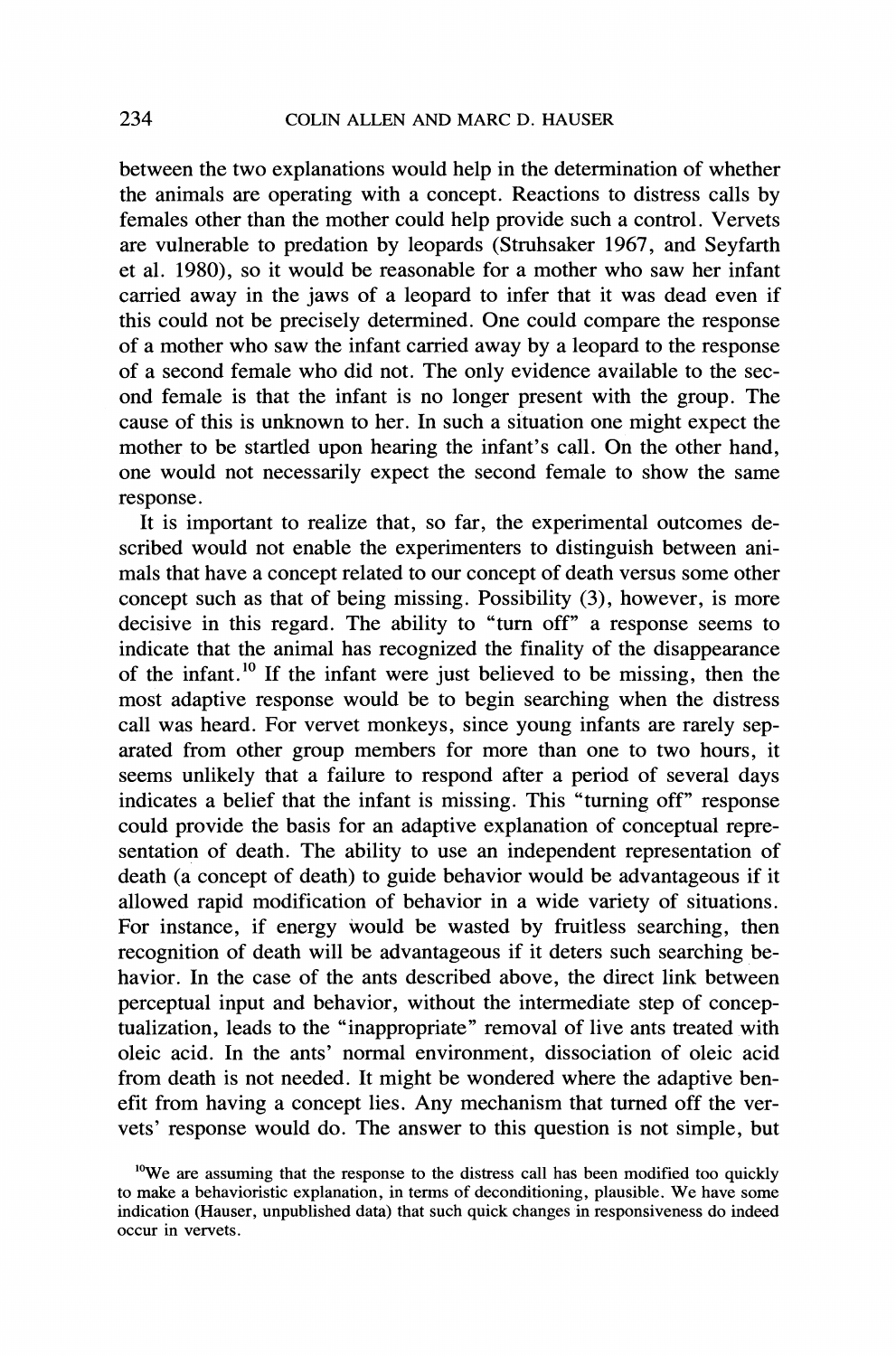**we would argue that adaptiveness of the general ability to form concepts arises from a history of variability in the vervets' environment that is not matched in the ants' (Allen 1989).** 

**While thinking of a number of important controls that one would like to conduct for this experiment is possible, the majority turn out to be unacceptable, primarily for ethical reasons. One obvious control would involve removing infants from the group by direct intervention and then observing the mother's response to distress calls over a variety of conditions and period of time. However, the practical and ethical difficulties associated with such a procedure are often enormous, particularly with**  wild primate populations.<sup>11</sup> Some of these difficulties might be alleviated **in captive populations. The responses of captive animals are, however, often difficult to interpret and may be unreliable as guides to the responses of animals in their natural environment. Captive animals are often removed from their living groups for short periods of time (e.g., for medical testing); thus, most captive populations are accustomed to frequent removal and return of individuals from the group. In contrast, free-ranging vervets are rarely out of visual or auditory contact for extended periods of time. This means that disappearance can either be interpreted as death or as migration into another group. Although males leave their natal groups upon reaching reproductive maturity and transfer into neighboring groups, infants never do so (Cheney and Seyfarth 1983).** 

**It is worth noting that the most interesting response (3) was, in fact, a lack of response to the call on the part of the vervets. The interpretation of a lack of behavior is tricky since there are a number of alternative explanations. For instance, the animal might not have heard the playback or it might have been so engrossed in what it was doing that it failed to notice the distress call. While it is possible to reasonably discount some of these possibilities, the experimenter is always faced with the possibility of some unconsidered factor interfering between the playing of the call and the production of a response on the part of the targeted individual. In addition to the problem of interference, a lack of response presents a further problem of interpretation. A definite behavioral response (e.g., searching) leads reasonably directly to an interpretation (e.g., that the infant is believed to be nearby). The interpretation is aided by the apparent purposiveness of the behavior. In contrast, no response could be interpreted in a number of ways; for example: the mother hears the call but does not believe it is her infant's, the mother hears the call but infers that she must have heard another infant since her own is dead, she thinks she hears the call but infers that she must not have heard anything since** 

<sup>&</sup>lt;sup>11</sup>Such removal experiments are more common in studies of small mammals (e.g., ro**dents), birds and insects.**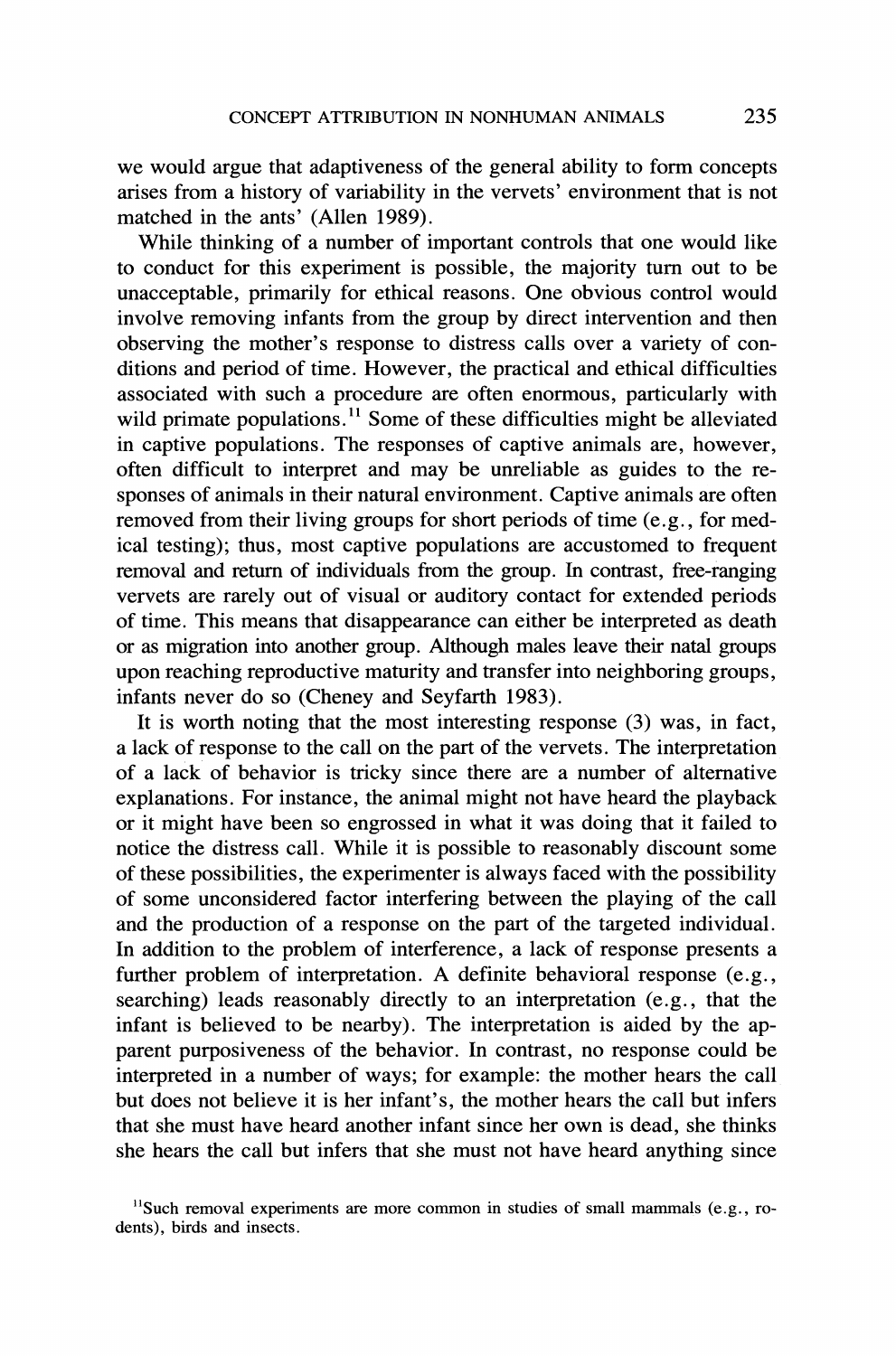**the infant is dead. Undoubtedly, some of these interpretations are overly anthropomorphic. However, the general point is that the scant behavioral evidence itself does not distinguish between them.** 

**Another disadvantage of the current experiment is its lack of general applicability to other animal species. Since the experiment relies on the ability of females to recognize the calls of their young, duplicating the experiment on other species would not always be possible.'2 The second experiment we consider is constructed with this problem in mind, and has the benefit of being applicable to a wide range of species, including humans.** 

**The second experiment attempts to investigate whether animals have the ability to alter what they take as evidence for death. To do this, we take an individual of any species and administer a drug that causes unconsciousness and depression of vital signs. As we remarked above, a human is unlikely to be fooled twice into thinking that someone administered this drug was in fact dead. In the first trial of our experiment, animals are placed in a situation where they are expected to react as if the drugged animal were dead. As the effects of the drug wear off, the animal revives and we record the behavior of the other individuals. For the second trial, the experiment is repeated some time later with the original animal being drugged and the other animals watched to see whether they react in the same way. The final trial of our experiment involves the same drug procedure, but a different individual as the target for the drug. The question here is whether a change or modification in response is generalized to any individual.** 

**As with the first experiment, there are a number of possible responses and alternative interpretations of those responses. If the animals fail to modify their behavior between trials, this would tend to indicate that they make no distinction between death and its perceptual signs. On this basis, describing the behavior as concept-mediated would be unreasonable. If the animals modify their response both when the original animal is drugged again, and when the drug is administered to a new individual, this would seem to provide the strongest evidence that the animals are operating with a concept. A suitable control for this would be to see whether the animals continued to produce their normal responses to death in cases where they had additional evidence that the animal was dead (e.g., they saw the animal get killed). A third possibility is that the animals modify their response only in the case where the original animal was redrugged, but did not transfer this to cases where other animals were drugged. Although this case is perhaps less likely, it would present some interesting difficulties for interpretation. One possible interpretation is that the animals** 

<sup>&</sup>lt;sup>12</sup>Note, however, that in several species, females recognize the calls of their young.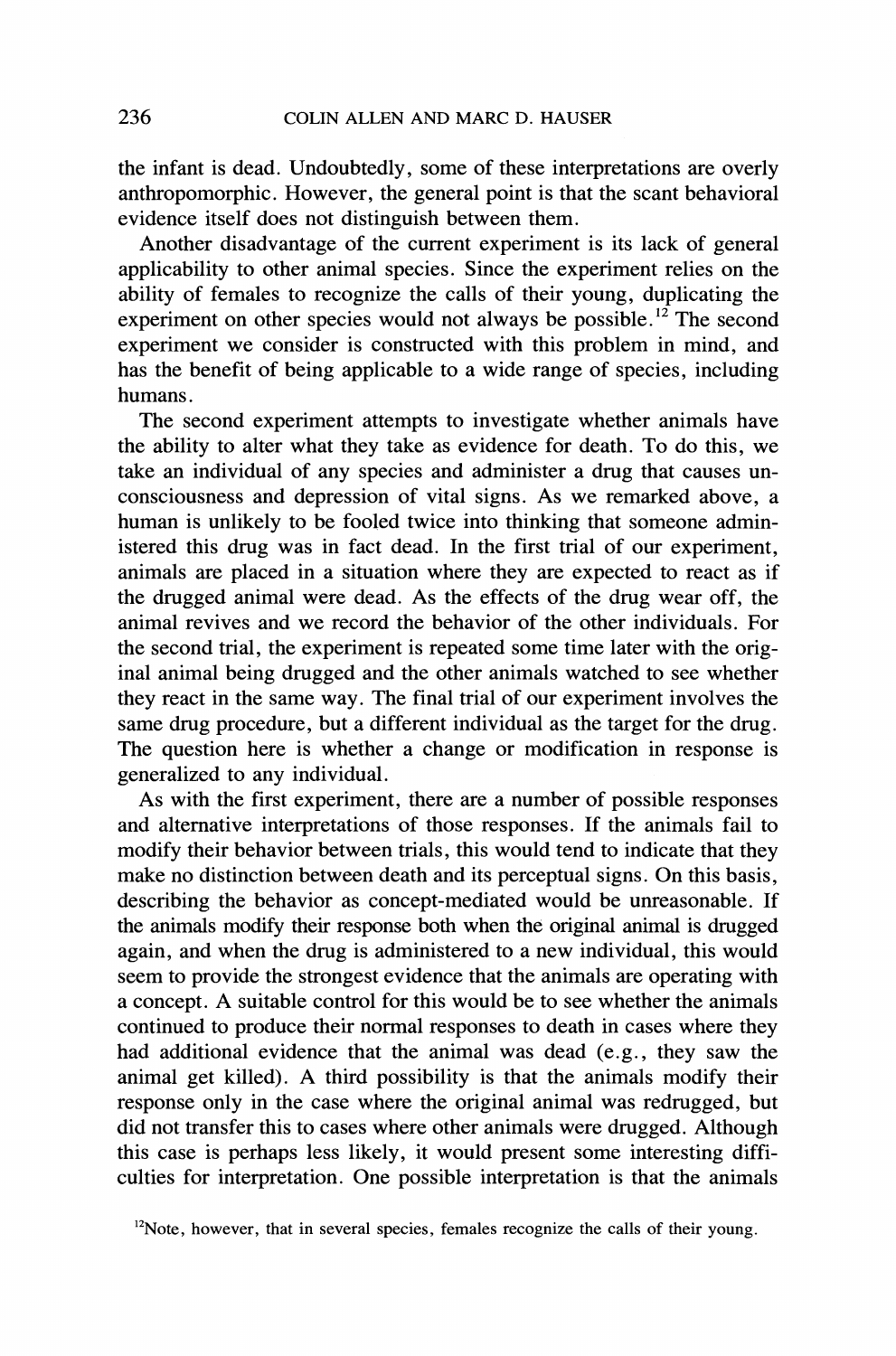**have a concept of death, but that they believe that the first animal is faking being dead. Alternatively, one might interpret the results as showing that the animals do not have a concept of death since they do not generalize its conditions to all conspecifics.** 

**This possibility raises a potential worry about concepts of death. Humans are capable of applying their concept to a wide variety of species, both plant and animal. But what if we discover that some animals only react to death in a more limited range of species (e.g., vervet monkeys recognize death in other monkeys and apes, but not in birds)? One might argue that this shows that individuals of this species do not have the concept of death. After all, it might be claimed, if a monkey cannot recognize that a tree is dead, then it does not know what dead means. Alternatively, one might argue that the animals do have the concept of death, but do not recognize that or do not care whether certain objects are capable of falling into its extension.** 

**One view of concepts that is popular among philosophers (Quine 1960) and computer scientists (Quillian 1968) is that concepts are part of a network and that individual concepts can only be understood in the context of the network in which they are embedded. If such a view is correct, the animals' concepts will match the human concepts to the extent to**  which they are embedded in similar conceptual schemes.<sup>13</sup> However, **whether or not one thinks that a particular species of animal has some human concept of death, experiments such as those we have suggested, which would show whether animals have representations of information that are sufficiently dissociated from perceptual stimuli to count as concepts, may still lead one to claim that the species have some other, perhaps related, concepts.** 

**Our second experiment is applicable to a broad range of species because it does not rely on communicative abilities or other organism-specific qualities. Nonetheless, in common with the preceding -experiment, it is not without its own practical and ethical difficulties. This is made vivid by the suggestion of conducting the experiment on young human children, which would obviously be unacceptable. Nonetheless, it provides a uniform base for comparison across those species where such experiments are considered acceptable.** 

**6. Summary. In this paper, we have attempted to describe a particular class of internal representations that we believe can be investigated in animals and humans alike, without danger of overanthropomorphizing. In many respects, the problems facing the animal researcher are similar** 

**<sup>13</sup>Contrary to Quine, we believe that the discovery of these conceptual schemes is a matter for empirical research.**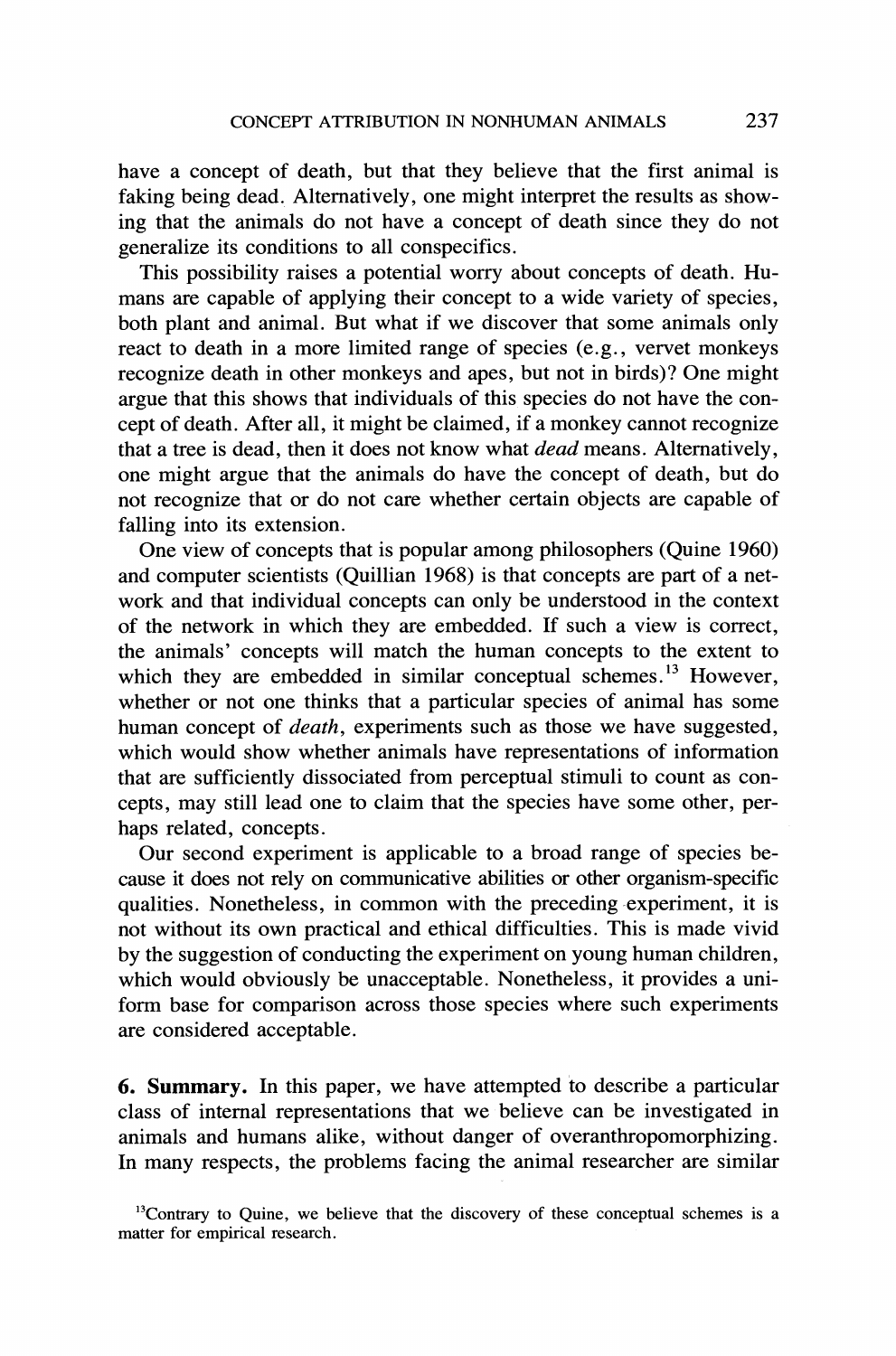**to those facing psychologists studying prelinguistic children. It is possible to see how the experiments we have suggested could have analogues for investigation of human children. The problems are also relevant to philosophers interested in the interpretation of terms like "Gavagai" by radical translators (Quine 1960).** 

**The notion of concept we have suggested is of particular use to ethologists. It fits well into functional explanations of flexibility in animal behavior. Concepts are capable of explaining complex abilities to generalize over variable stimuli, to rapidly produce appropriate responses to the common features underlying those stimuli, and to modify behavior when it is discovered that perceptual stimuli are unreliable guides to underlying features. Furthermore, this notion of a concept can be tested by suitably ingenious experimental design. We have attempted to describe two possible experiments. Our discussion of these experiments illustrates the difficulties associated with conducting this kind of research. However, many of the difficulties are practical or ethical rather than theoretical.** 

#### **REFERENCES**

- **Allen, C. (1989), "Attributing Intentional States to Animals: Philosophical Issues Arising in Cognitive Ethology". Ph.D. Dissertation, University of California, Los Angeles.**
- **Altmann, J. (1980), Baboon Mothers and Infants. Cambridge, MA: Harvard University Press.**
- **Asquith, P. J. (1984), "The Inevitability and Utility of Anthropomorphism in Description**  of Primate Behaviour", in R. Harré and V. Reynolds (eds.), The Meaning of Primate **Signals. Cambridge: Cambridge University Press; Paris: Editions de la Maison des Sciences de l'Homme, pp. 138-174.**
- **Bachmann, C. and Kummer, H. (1980), "Male Assessment of Female Choice in Hamadryas Baboons", Behavioral Ecology and Sociobiology 6: 315-321.**
- **Burge, T. (1979), "Individualism and the Mental", in P. French, T. Uehling and H. Wettstein (eds.), Midwest Studies in Philosophy. Vol. 4, Studies in Metaphysics. Minneapolis: University of Minnesota Press, pp. 73-121.**
- **Burghardt, G. (1985), "Animal Awareness: Current Perceptions and Historical Perspective", American Psychologist 40: 905-919.**
- **Cheney, D. L. and Seyfarth, R. M. (1980), "Vocal Recognition in Free-ranging Vervet Monkeys", Animal Behaviour 28: 362-367.** 
	- **. (1983), "Nonrandom Dispersal in Free-ranging Vervet Monkeys: Social and Genetic Consequences", American Naturalist 122: 392-412.**
- $\rightarrow$  **(1985), "Social and Non-social Knowledge in Vervet Monkeys", Philosophical Transactions Royal Society London B 308: 187-201.**
- **Cooper, L. A. (1982), "Internal Representation", in D. R. Griffin (ed.), Animal Mind, Human Mind: Report of the Dahlem Workshop on Animal Mind-Human Mind. Berlin: Springer-Verlag, pp. 145-158.**
- **Cowgill, U. M. (1972), "Death in Perodicticus", Primates 13: 251-256.**
- **D'Amato, M. R. and van Sant, P. (1988), "The Person Concept in Monkeys (Cebus apella)", Journal of Experimental Psychology: Animal Behavior Processes 14: 43-55.**
- **Dasser, V. (1985), "Cognitive Complexity in Primate Social Relationships", in R. A. Hinde, A. Perret-Clermont and J. Stevenson-Hinde (eds.), Social Relationships and Cognitive Development. Oxford: Clarendon Press, pp. 9-22.**
- **Dennett, D. C. (1969), Content and Consciousness. London: Routledge & Kegan Paul.**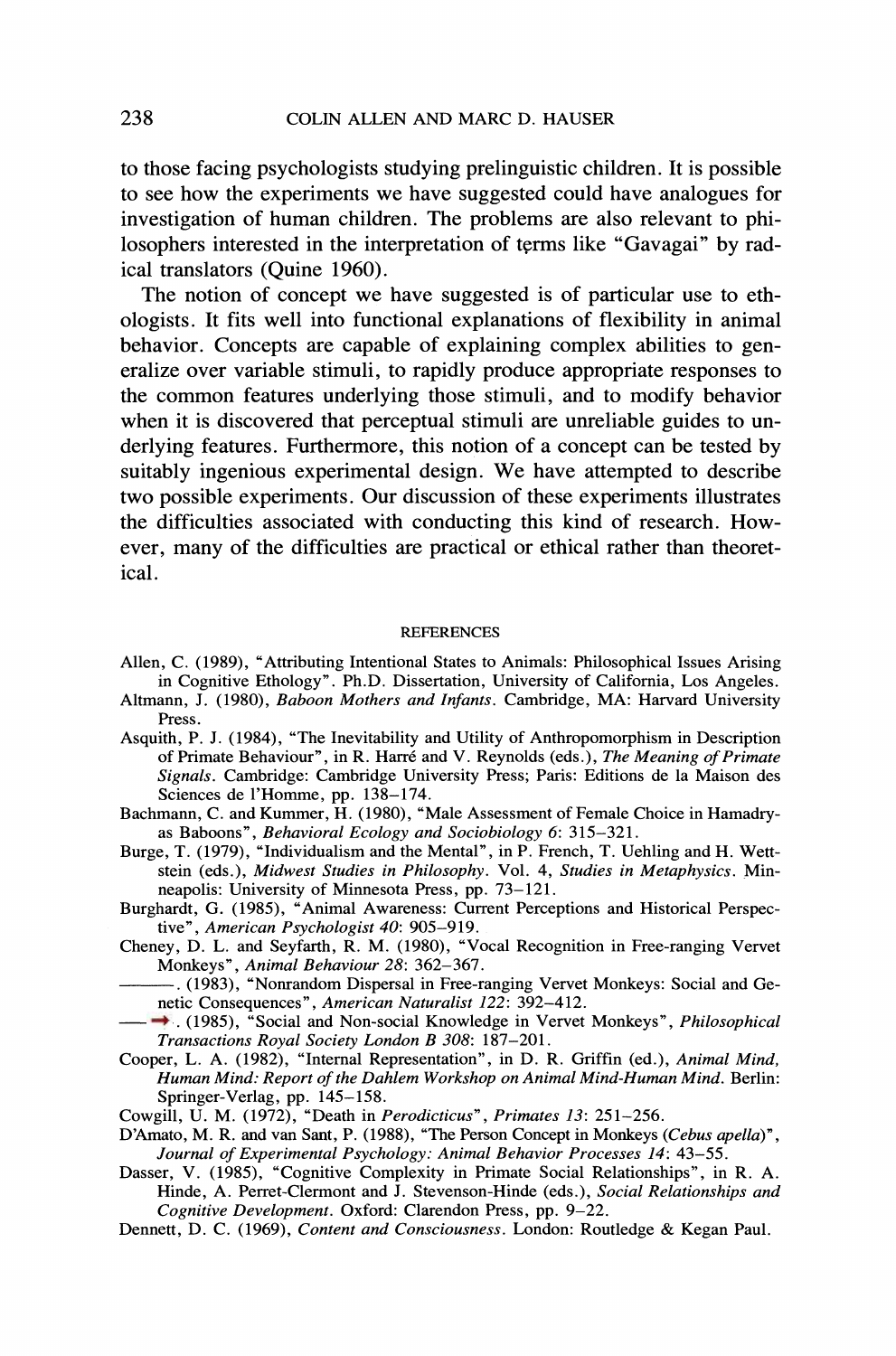**. (1983), "Intentional Systems in Cognitive Ethology: The 'Panglossian Paradigm' Defended", The Behavioral and Brain Sciences 6: 343-390.** 

- **Fodor, J. A. (1975), The Language of Thought. New York: Crowell.**
- **. (1981), Representations: Philosophical Essays on the Foundations of Cognitive Science. Cambridge, MA: MIT Press.**
- **Gould, J. L. and Gould, C. G. (1982), "The Insect Mind: Physics or Metaphysics?", in D. R. Griffin (ed.), Animal Mind, Human Mind: Report of the Dahlem Workshop on Animal Mind-Human Mind. Berlin: Springer-Verlag, pp. 269-298.**
- **Grice, H. P. (1957), "Meaning", Philosophical Review 66: 377-388.**
- **Griffin, D. R. (1981), The Question of Animal Awareness: Evolutionary Continuity of Mental Experience. Revised and Enlarged Edition. New York: Rockefeller University Press.**
- **. (ed.) (1982), Animal Mind, Human Mind: Report of the Dahlem Workshop on Animal Mind-Human Mind. Berlin: Springer-Verlag.,**
- **Hamad, S. (ed.) (1987), Categorical Perception: The Groundwork of Cognition. Cambridge: Cambridge University Press.,**
- Harré, R. and Reynolds, V. (eds.) (1984), *The Meaning of Primate Signals*. Cambridge: **Cambridge University Press; Paris: Editions de la Maison des Sciences de l'Homme.**
- **Hauser, M. D. (1986), "Male Responsiveness to Infant Distress Calls in Free-ranging Vervet Monkeys", Behavioral Ecology and Sociobiology 19: 65-71.**
- **. (1988), "Invention and Social Transmission: New Data From Wild Vervet Monkeys", in R. Byrne and A. Whiten (eds.), Machiavellian Intelligence: Social Expertise and the Evolution of Intellect in Monkeys, Apes, and Humans. Oxford: Clarendon Press, pp. 327-343.**
- **Herrnstein, R. J. (1984), "Objects, Categories, and Discriminative Stimuli", in H. L. Roitblat, T. G. Bever and H. S. Terrace (eds.), Animal Cognition: Proceedings of the Harry Frank Guggenheim Conference, June 2-4, 1982. Hillsdale, NJ: Lawrence Erlbaum Associates, pp. 233-261.**
- **Herrnstein, R. J.; Loveland, D. H.; and Cable, C. (1976), "Natural Concepts in Pigeons", Journal of Experimental Psychology, Animal Behavior Processes 2: 285-302.**
- **Hinde, R. A. (1982), Ethology: Its Nature and Relations with Other Sciences. New York: Oxford University Press.**
- **Krebs, J. R. and Davies, N. B. (1984), Behavioral Ecology: An Evolutionary Approach. 2d ed. Sunderland: Sinauer Press.**
- **Kummer, H. (1982), "Social Knowledge in Free-ranging Primates", in D. R. Griffin (ed.), Animal Mind, Human Mind: Report of the Dahlem Workshop on Animal Mind-Human Mind. Berlin: Springer-Verlag, pp. 113-130..**
- **Lea, S. E. G. (1984),"In What Sense Do Pigeons Learn Concepts?", in H. L. Roitblat, T. G. Bever and H. S. Terrace (eds.), Animal Cognition: Proceedings of the Harry Frank Guggenheim Conference, June 2-4, 1982. Hillsdale, NJ: Lawrence Erlbaum Associates, pp. 263-276.**
- **Munn, C. A. (1986), "The Deceptive Use of Alarm Calls by Sentinel Species in Mixed-Species Flocks of Neotropical Birds", in R. W. Mitchell and N. S. Thompson (eds.), Deception: Perspectives on Human and Nonhuman Deceit. Albany: State University of New York Press, pp. 169-175.**
- **Premack, D. (1986), Gavagai! or The Future History of the Animal Language Controversy. Cambridge, MA: MIT Press.**
- **Putnam, H. (1975), "The Meaning of 'Meaning'", in K. Gunderson (ed.), Minnesota Studies in the Philosophy of Science. Vol. 7, Language, Mind, and Knowledge. Minneapolis: University of Minnesota Press, pp. 131-193.**
- **Quillian, M. R. (1968), "Semantic Memory", in M. Minsky (ed.), Semantic Information Processing. Cambridge, MA: MIT Press, pp. 227-270..**
- **Quine, W. V. (1960), Word and Object. Cambridge: Technology Press of MIT.**
- **Rey, G. (1983), "Concepts and Stereotypes", Cognition 15: 237-262.**
- **Schank, R. C.; Collins, G. C.; and Hunter, L. E. (1986), "Transcending Inductive Category Formation in Learning", Behavioral and Brain Sciences 9: 639-686.**
- **Seyfarth, R. M.; Cheney, D. L.; and Marler, P. (1980), "Monkey Responses to Three**